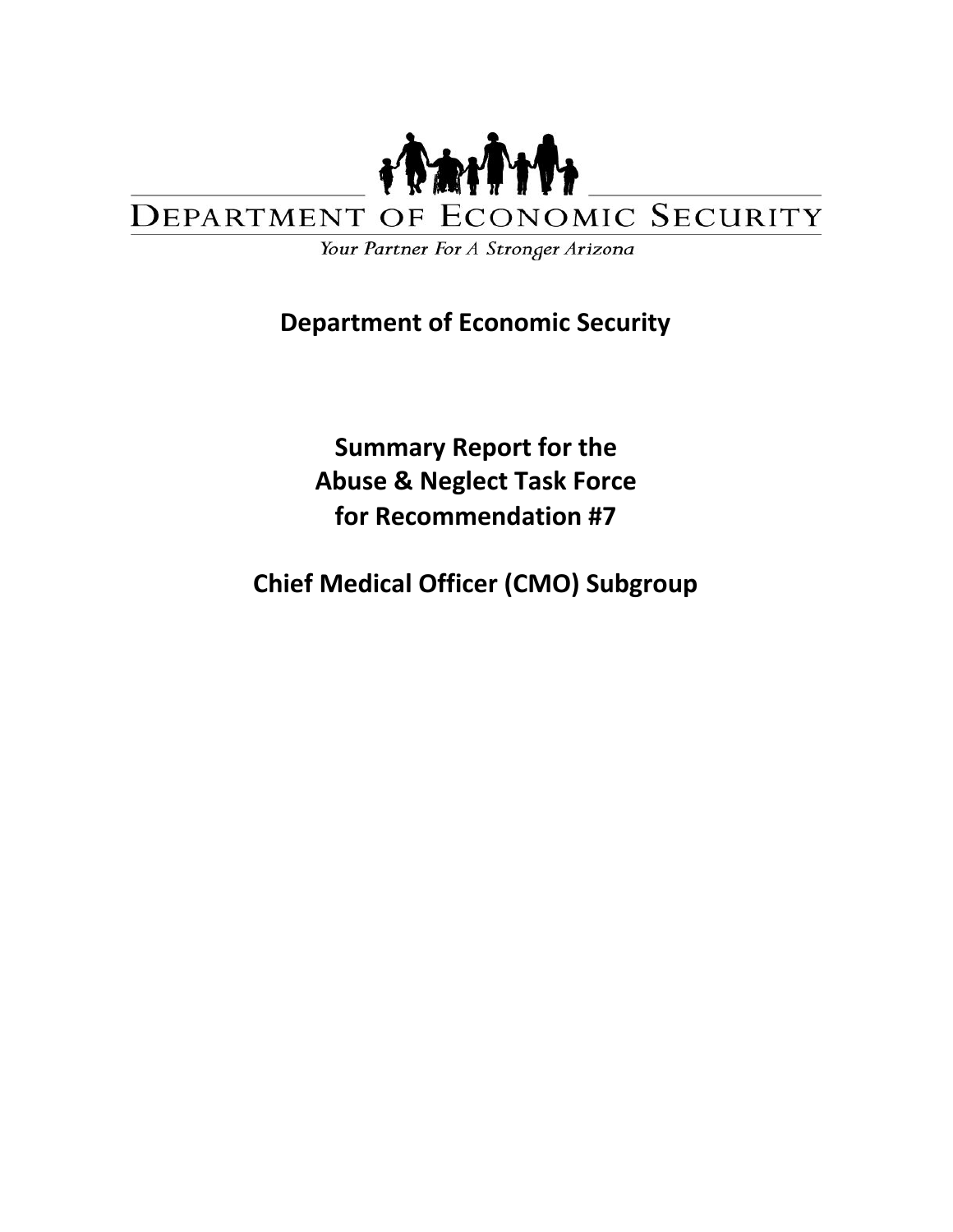

**Abuse & Neglect Task Force Project**

Recommendation #7 Summary Report by the CMO Subgroup

### **Table of Contents**

| Document Approval, History and Storage<br>1.                         | 3         |
|----------------------------------------------------------------------|-----------|
| 1.1 Approval                                                         | 3         |
| 1.2 Document History                                                 | 3         |
| 1.3 Document Review                                                  | 3         |
| 1.4 Document Storage                                                 | 4         |
| 2. Executive Summary                                                 | 4         |
| 3. Task Force Goals                                                  | 4         |
| 4. Recommendation Narrative                                          | 5         |
| 5. CMO Subgroup Process                                              | 5         |
| 6. Recommendations                                                   | 6         |
| 6.1 Standards of Care Committee                                      | 6         |
| 6.1.1 Prevention Recommendations                                     | $7-8$     |
| 6.1.2 Detection Recommendations                                      | $8 - 10$  |
| 6.1.3 Treatment Recommendations                                      | $10 - 11$ |
| 6.2 Screening Tools Committee                                        | 11        |
| 6.2.1 Professional Screening Tools                                   | $11 - 12$ |
| 6.2.2 General Screening Tools                                        | $12 - 13$ |
| 6.2.3 Training Tools                                                 | 13        |
| 7. Future-state Opportunities                                        | 14        |
| 7.1 Funding                                                          | 14        |
| 7.2 Human Capital                                                    | 14        |
| 7.3 Contracted Workforce                                             | 14        |
| 7.4 National Best Practices                                          | 14        |
| 8. Glossary                                                          | 15        |
| 8. Appendix 1: Facilitator, Task Force, and Workgroup Members        | 16        |
| 9. Appendix 2: CMO Subgroup Committee Structure                      | 17        |
| 10. Appendix 3: Bibliography of Documents Reviewed                   | $18 - 21$ |
| 11. Appendix 4: DDD Background Check Procedure                       | 22        |
| 12. Appendix 5: Narrative Therapy Information                        | 23        |
| 12. Attachment 6.2.A: Behavioral Health / Emotional Health Checklist | 24-28     |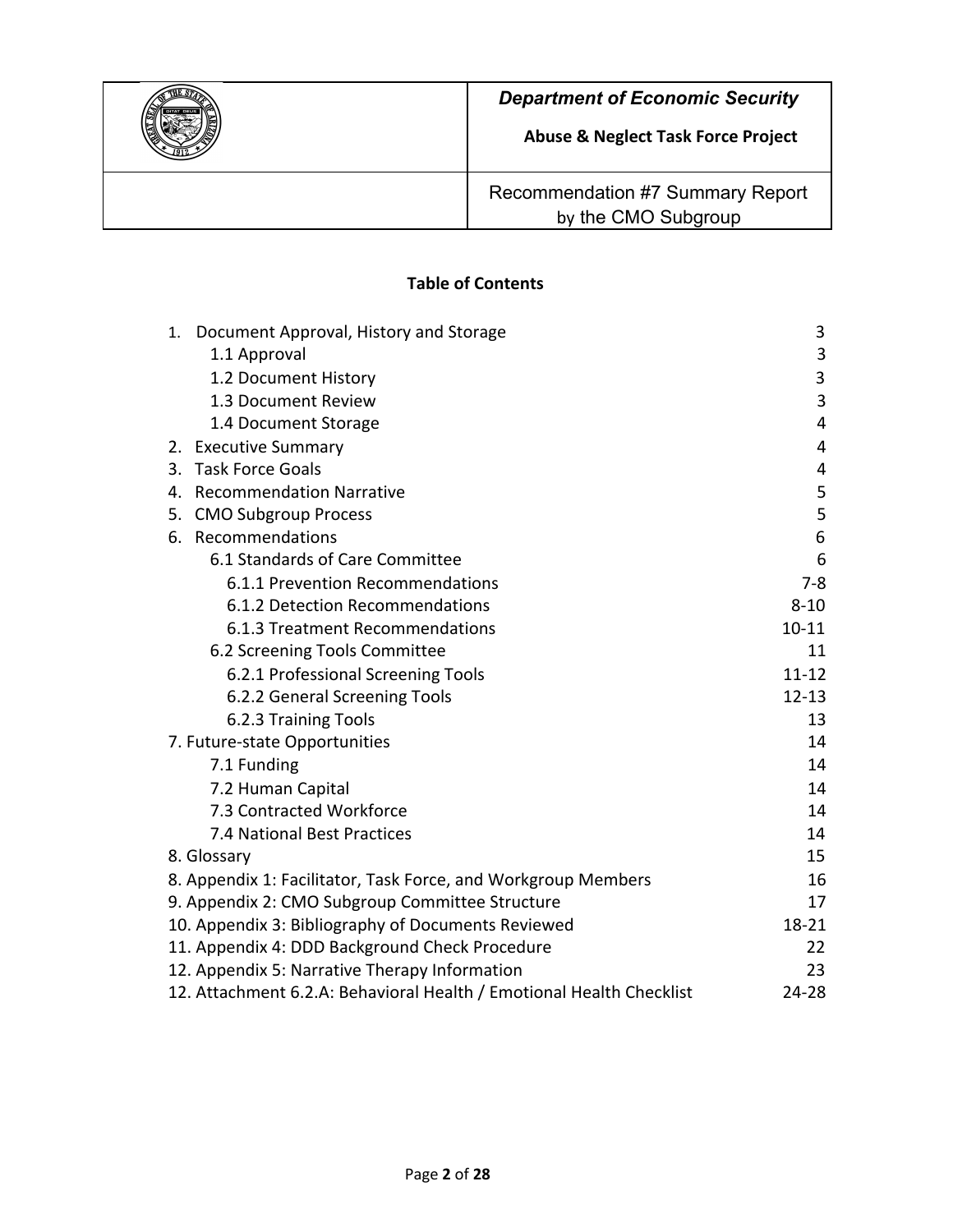

# **1 Document Approval, History and Storage**

# **1.1 Approval: This document has been approved by the following groups and individuals:**

| <b>Name</b>          | <b>Role</b>                                | <b>Signature</b> | Date |
|----------------------|--------------------------------------------|------------------|------|
| Sven Olson           | Sr Project Manager, DDD                    |                  |      |
| <b>Thelia Morris</b> | Project Eval ADMR, DDD                     |                  |      |
| Pamela Tom, MD       | Medical Director, DDD Health Care Services |                  |      |
| Mark Wilson, MD      | CMO, DDD Health Care Services              |                  |      |
| Zane Garcia Ramadan  | Assistant Director, DDD                    |                  |      |
| Satya Sarma, MD      | <b>Medical Director, AHCCCS</b>            |                  |      |

#### **1.2 Document History**

| <b>Version</b> | Date     | <b>Name</b> | <b>Description</b>                           |
|----------------|----------|-------------|----------------------------------------------|
| 1.0            | 6/9/2020 | Sven Olson  | Original document summary                    |
| 2.0            | 7/1/2020 | Sven Olson  | Includes edits from Standards of Care Comm   |
| 3.0            | 8/1/2020 | Sven Olson  | Includes edits throughout from CMO Subgroup  |
| 4.0            | 9/4/2020 | Sven Olson  | Includes edits from Screening Rec. Committee |
| 5.0            | 10/14/20 | Sven Olson  | <b>Committee Chair Final Edits</b>           |
| 6.0            | 10/26/20 | Sven Olson  | <b>Technical Writer Team Edits</b>           |
| 7.0            | 11/6/20  | Sven Olson  | Senior Leader Final Edits                    |

#### **1.3 Document Review**

| <b>Name</b>               | Role                                          | Date    |
|---------------------------|-----------------------------------------------|---------|
| Mark Wilson, MD           | CMO, DDD Health Care Services                 | 9/30/20 |
| Pamela Tom, MD            | Medical Director, DDD, Subgroup Chair         | 9/26/20 |
| Anthony Branham, RPh, PhD | Vice Chair                                    | 9/26/20 |
| Glenn Tanita, PhD         | <b>Standards of Conduct Committee Chair</b>   | 9/21/20 |
| Satya Sarma, MD           | Medical Director, AHCCCS, Committee Co-Chair  | 9/21/20 |
| Charlton Wilson, MD       | <b>CMO Mercy Care</b>                         | 9/19/20 |
| Stephen Chakmakian, DO    | <b>CMO United Healthcare</b>                  | 9/19/20 |
| <b>Jill Rowland</b>       | Screening Recommendations Committee Co- Chair | 9/19/20 |
| Ericka Martinez           | Abuse & Neglect Project Sponsor               | 9/16/20 |
| Sven Olson                | Sr Project Manager, DDD PMO                   | 9/14/20 |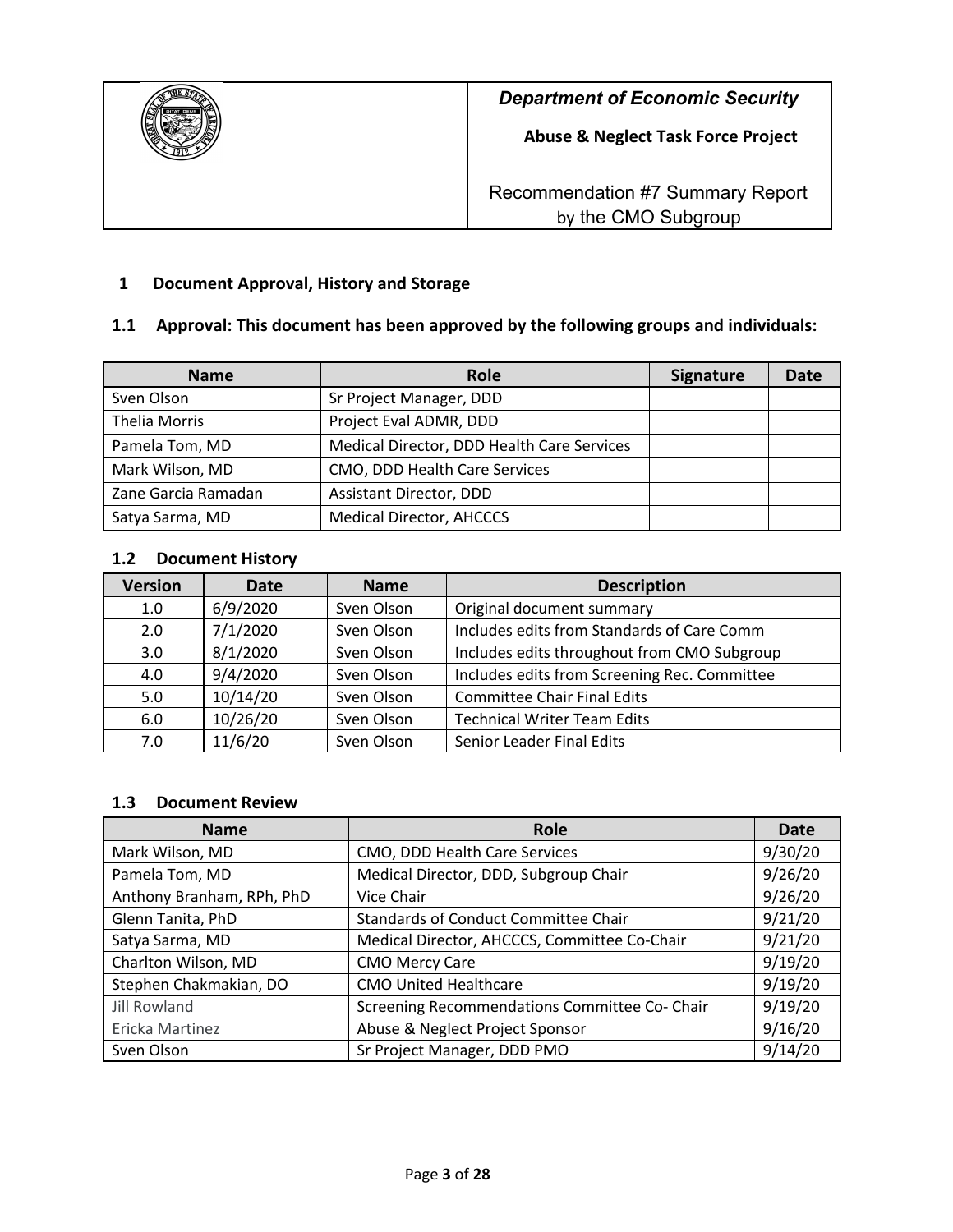

### **1.4 Document Storage**

This document will be stored on Google docs under the main folder for Abuse and Neglect Task Force Recommendations folder.

<https://drive.google.com/drive/folders/1xSu3uYjBsKHBgM6lxldm7uuE1ut4ZNb9?usp=sharing>

#### **2. Executive Summary**

The Abuse & Neglect Prevention Task Force was appointed by the Governor's Office in February 2019 to address Executive Order 2019-03, related to Enhanced Protections for Individuals with Disabilities. The Task Force was comprised of self-advocates, family members, advocacy organizations, tribal representatives, providers, foundations and public charities, state agency leaders and staff, and members of the Arizona legislature. In addition to appointed members, stakeholders and agency staff participated in five workgroups: Prevention and Safety, Incident Reporting and Investigation, Incident Stabilization and Recovery, Agency Alignment, and Family and Vulnerable Individual Education. The Task Force and workgroups met monthly from March to October 2019 in facilitated sessions. Thirty recommendations were developed through a consensus-building process that included literature searches, research on best practices, and both personal and professional shared experiences. A summary report of the recommendations was presented to the Governor on 1 November 2019 from the Director of the Arizona Health Care Cost Containment System (AHCCCS).

#### **3. Task Force Goals:**

The primary goals for the Abuse and Neglect Task Force are to:

- 1) prevent any further abuse, neglect, and exploitation of Arizona's vulnerable individuals, whether children or adults.
- 2) Improve interagency collaboration and communication.
- 3) Reduce duplication of investigative processes across agencies.
- 4) Implement the Trauma Informed Approach throughout the abuse and neglect investigative process and across agencies.
- 5) Strengthen background checks, contract language for providers, and training across all stakeholders.

The Abuse and Neglect Task Force addressed the thirty (30) different recommendations and developed detailed guidelines for interagency teams to collaboratively achieve the goals of protecting Arizona's vulnerable citizens.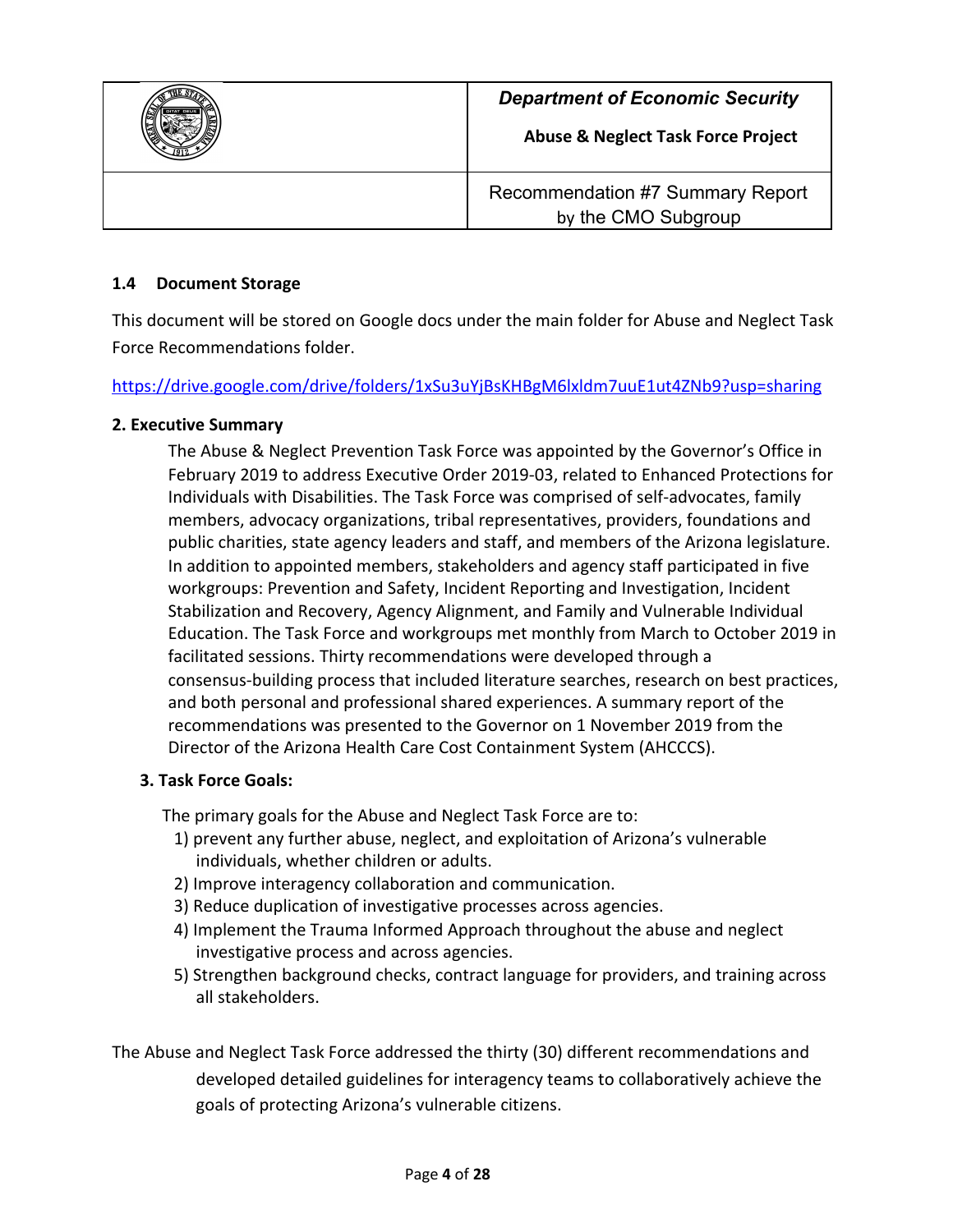

#### **4. Recommendation #7 Narrative**

The Department of Economic Security (DES), Division of Developmental Disabilities (DDD) Chief Medical Officer (CMO) should convene a workgroup of medical directors from AHCCCS and its contracted MCOs to review current standards of care in intermediate care facilities for individuals with intellectual disability (ICF/IIDs), to make recommendations on the prevention of abuse, neglect, and exploitation, and to identify how those recommendations will be implemented. Recommendations generated by the workgroup should be shared with the Arizona Department of Health Services (ADHS). Discussions should start no later than 12/31/2019 and the work should be completed by 6/30/2020.

#### **5. CMO Subgroup Activities**

- *•* 8 JAN 20: Dr. Timothy Peterson chaired the initial CMO Subgroup meeting with CMO representation from DES, AHCCCS, Mercy Care, United Healthcare and State Operations ICF leadership.
- *•* 12 FEB 20: Dr. Pamela Tom assumed Chair of the CMO Subgroup and added a CMO representative from the Department of Children Services (DCS).
- *•* 11 MAR 20: Cancelled due to COVID and leadership transitions.
- *•* 8 APR 20: Dr. Pamela Tom facilitates the subgroup into two committee teams to begin the document reviews; Standards of Care Committee and Screening Recommendations Committee.
- *•* 13 MAY 20: Committee Chairs facilitated separate working sessions and reported their recommendations to the CMO Subgroup leadership.
- *•* 10 JUN 20: The initial draft of the Recommendation #7 CMO Subgroup Report was presented for review and discussion.
- *•* 8 JUL 20: The final draft editing/approval process and implementation steps were discussed.
- *•* 31 JUL 20: Final draft of the Recommendation #7 CMO Subgroup Report is submitted to the Abuse & Neglect Task Force, AHCCCS and archived in the project files for reference.
- *•* AUG 20: Follow up actions as required/requested by the Abuse & Neglect Task Force or agency leadership. Screening Committee report review by Committee Co-Chairs.
- *•* SEP 20: Workgroup meeting to review DRAFT report. CMO Subgroup leaders make final edits and submit the report to the Task Force by 10/30/20.
- *•* OCT 20: FINAL Draft of the report edited by the CMO Subgroup Leaders and requested a technical writer review from within the DDD division team.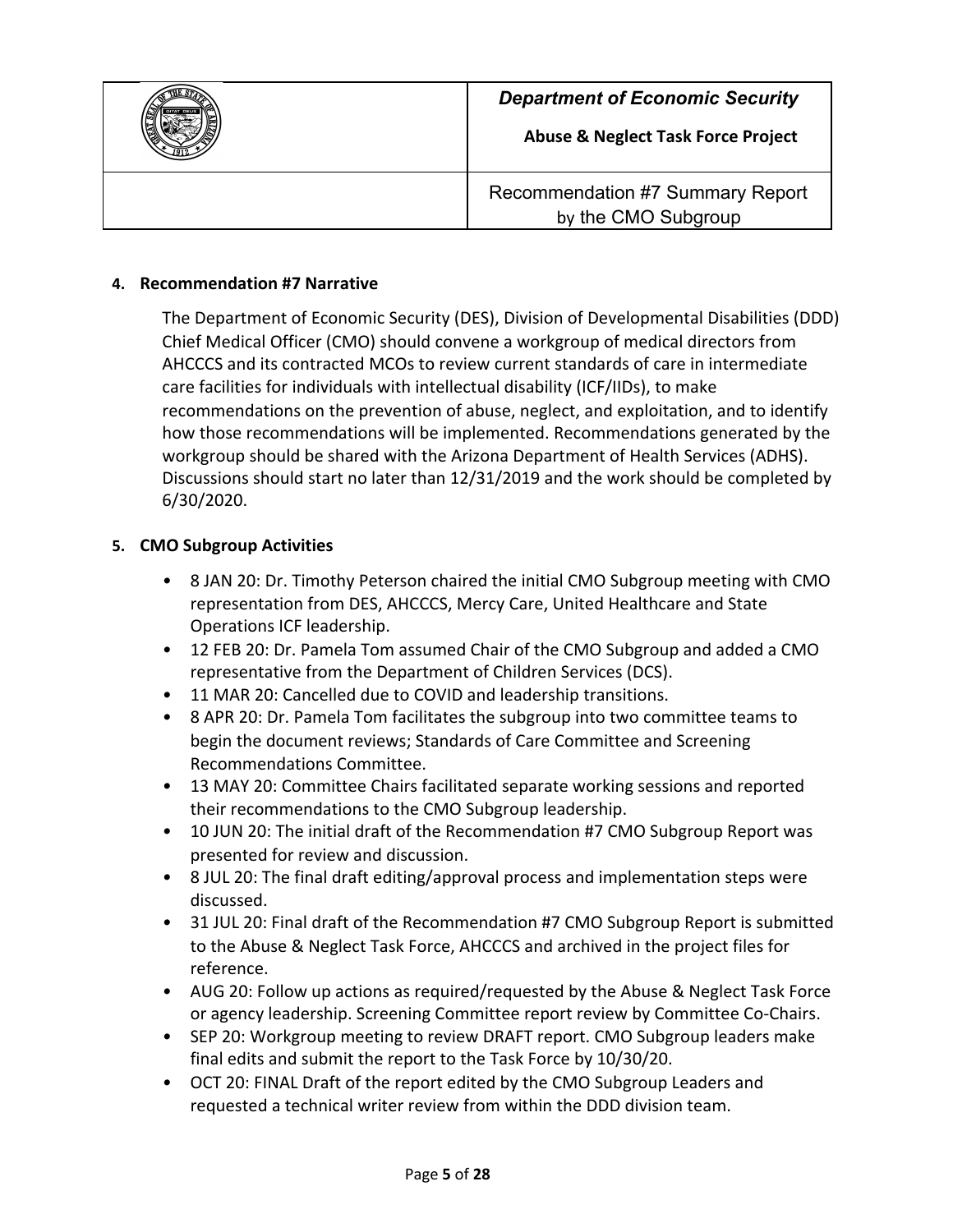

#### **6. Recommendations**

# **6.1 Standards of Care Committee**, Dr. Glenn Tanita, Chair (ATPC Psychologist)

While all clinicians are encouraged to assess each person's unique capabilities to self-report, we recommend applying standards for abuse prevention to most persons with Developmental Disabilities in ICF settings.

For persons with Developmental Disabilities in ICF Settings who are deemed unable to reliably self-report neglect and abuse, we recommend applying the following proposed Arizona Standards of Care for Abuse and Neglect Prevention. These standards are based on the opinions of Arizona-based clinicians with experience in caring for residents with Developmental Disabilities in addition to extensive medical research on the topic. Residents may be deemed unable to reliably self-report due to factors such as, but not limited to:

- 1. Speech, vision, or hearing impairment,
- 2. Mental and behavioral disorders,
- 3. Intellectual delays and /or adaptive functioning problems, and/or
- 4. Medical status or side effects of medications including psychotropics

For persons with Developmental Disabilities in ICF Settings who are deemed able to reliably self-report abuse and neglect, the clinician may consider applying the more limited United States Preventive Services Task Force Recommendations identified in:

Moyer, Virginia A. "Screening for Intimate Partner Violence and Abuse of Elderly and Vulnerable Adults: U.S. Preventive Services Task Force Recommendation Statement." *Annals of Internal Medicine*, American College of Physicians, 19 Mar. 2013, annals.org/aim/article-abstract/1558517.

*Clarifying Statement of Responsibility:* The following recommendations are based on a review of documents relevant to quality care in the State of Arizona. This review was intended for senior clinical professionals to examine the documents from the perspective of preventing future abuse, neglect, and exploitation of Arizona's vulnerable individuals with developmental disabilities. The implementation of these recommendations and administration of the daily operations remains the responsibility of the assigned health care providers, administrators and direct service workers to provide care in accordance with federal, state and local law, all regulations from Centers for Medicare & Medicaid Services(CMS), Arizona Department of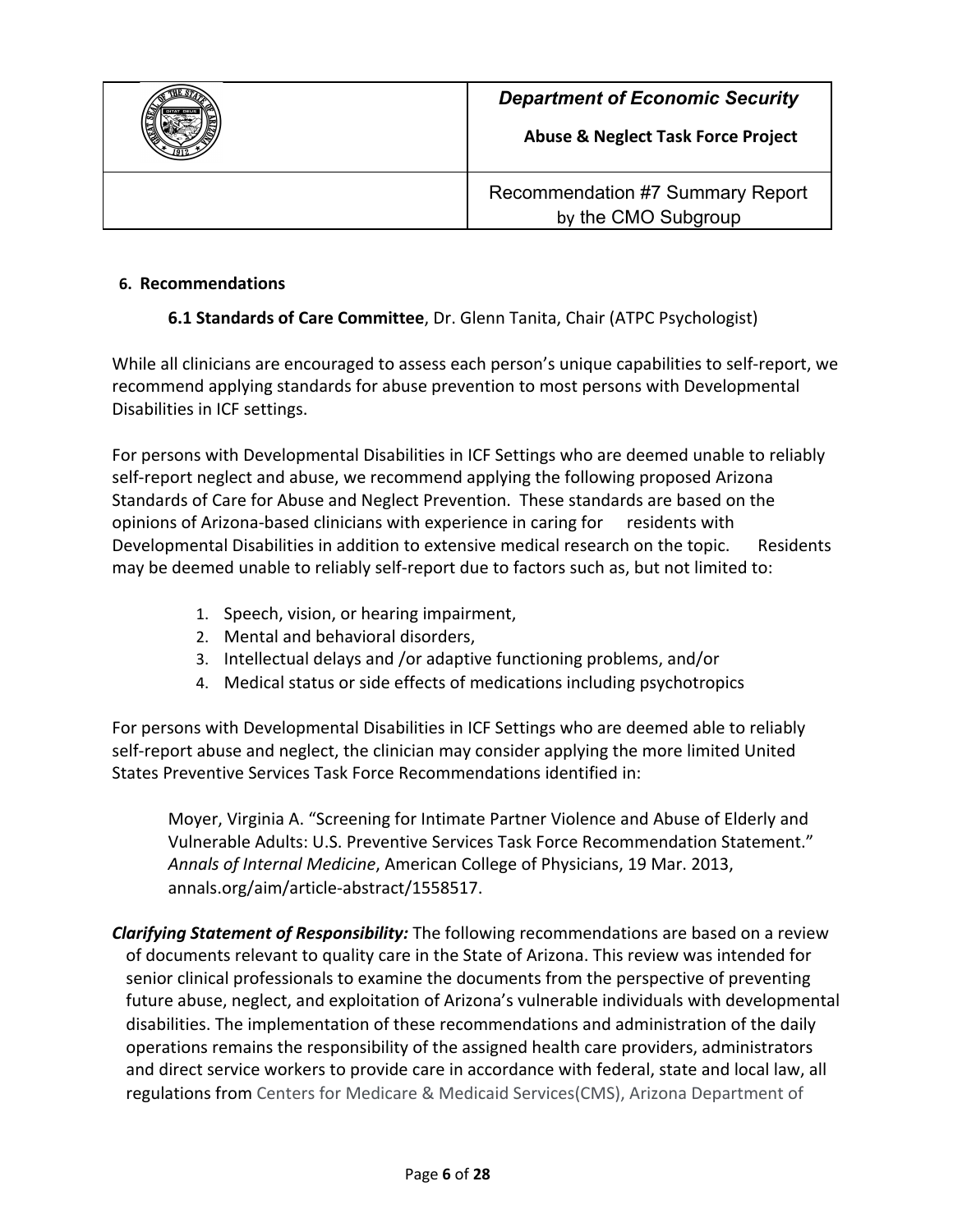

Health Services(ADHS), Arizona Health Care Cost Containment System(AHCCCS) and other applicable statutes, including mandatory reporting requirements.

#### **6.1.1 Standard of Care Recommendation 1: Prevention**

- Any facility serving a person with an intellectual or developmental disability in any setting should maintain a high level of vigilance for the abuse and neglect of that person.
- The ICF administrators, which could include but are not limited to oversight personnel, should:
- A. Assure the ICF has a policy to require background checks and risk of abuse reviews of all staff, whether employees and volunteers, as well as contracted providers upon hire and then periodically thereafter. *Implementation: See Appendix 4 for all DDD recommended background check procedures, which include significant additional steps beyond the minimum required for DHS licensing of ICF facilities. AHCCCS has updated contract language and DDD has updated provider policies as of 10/1/20 to require background checks of all new hires and verification that staff member names do not appear on the DCS Registry and/or APS Registry. Note: Background check requirements and/or recommendations may change or be added to by state statute.*
- B. Assure the ICF has a policy for education on trauma-informed care for all staff and contracted providers upon hire and periodically afterwards. *Implementation: Trauma Informed Care training should become required annual training for all ICF staff and providers.*
- C. Assure the ICF has a policy on prevention, detection and reporting of abuse. This policy should include specific guidance for all ICF staff and contracted providers, and should require clinicians to sign a "*Statement of Understanding*" regarding their responsibility to screen for abuse and neglect. *Implementation: The annual training requirements for all DDD staff have been updated in 2019 to include mandatory completion of "Recognizing and Reporting Abuse Neglect and Exploitation of Vulnerable Populations". Additional training may be added as recommended by the Task Force recommendations.*
- D. Assure the ICF has a policy for family involvement and assessment of satisfaction in care of the resident that includes prevention, detection and reporting of abuse. *Implementation: ICF policy for family interaction is required to encourage involvement and visits to the resident. The family and resident satisfaction surveys*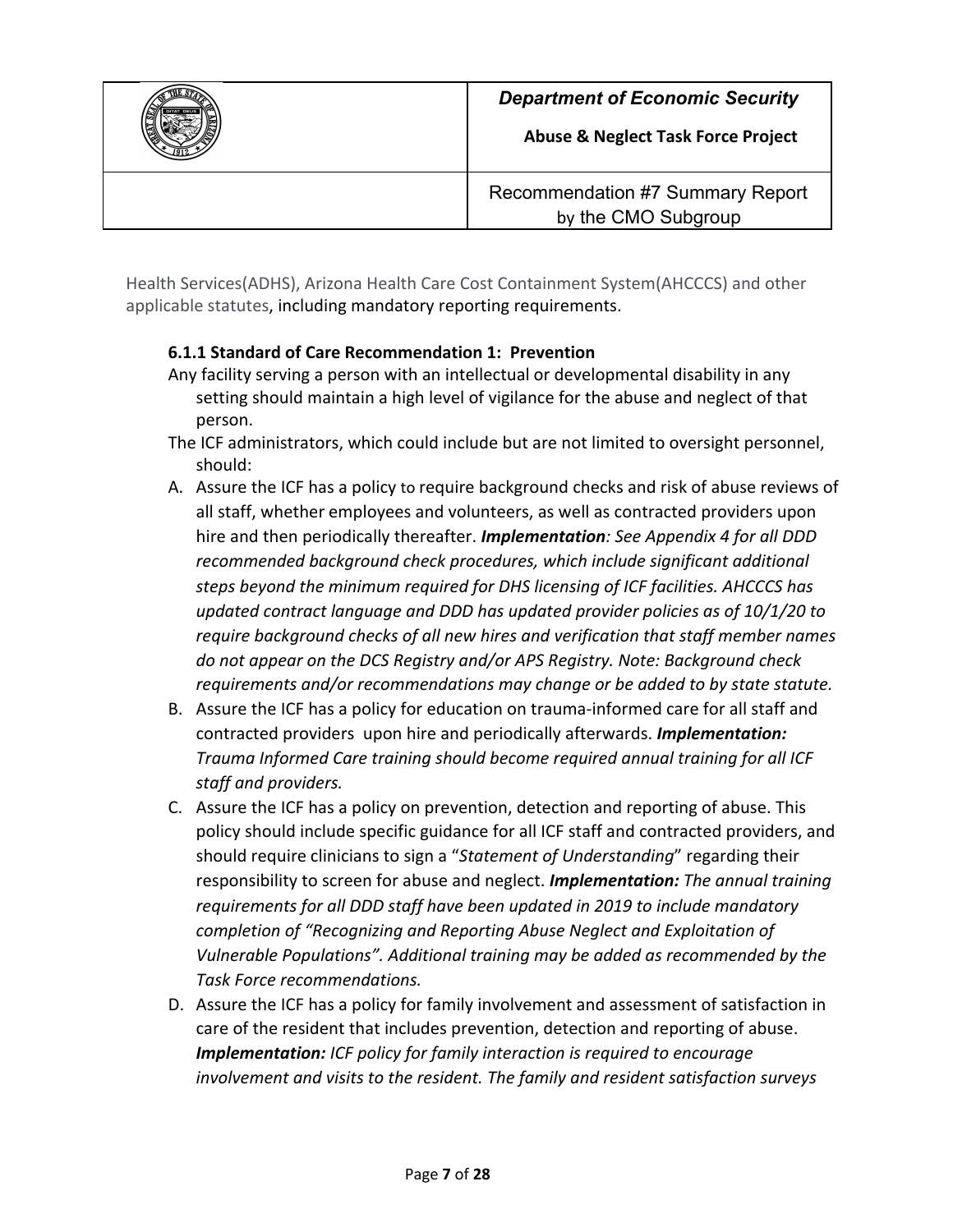

**Abuse & Neglect Task Force Project**

Recommendation #7 Summary Report by the CMO Subgroup

*are required to include questions on signs/symptoms or concerns of abuse and neglect.*

- E. Any entity receiving a report should have policies that allow for anonymous reporting of suspected abuse or neglect. There should also be strict policies preventing adverse action or retaliation against bona fide reporters of abuse or neglect. *Implementation: All mandatory reporters, in addition to guardians, family and visitors, will be protected by whistleblower statutes and all ICFs administrators will enforce a policy preventing retaliation against residents and staff for any bona fide report of abuse, neglect or exploitation, per ARS 13-3620 J.*
- F. ICFs should have policies that encourage all employees, residents, and family members to recognize and report potential abuse and neglect. *Implementation: The Mandatory Reporting Law of the State of Arizona (Arizona Revised Statute 13-3620) protects any person who reasonably believes that a vulnerable individual has been the victim of physical injury, abuse, child abuse, a reportable offense or neglect that appears to have been inflicted on the minor by other than accidental means*…*shall immediately report to a peace officer, to Child Protective Services(CPS) or Adult Protective Services (APS).*
- **Prevention Summary:** The clinician caring for a person in an ICF setting should document in the medical record that items 1A.-1D. exist in the ICF on the resident's admission to the ICF and at least once a year. If the clinician cannot assure that the ICF has such policies, the clinician should discuss with the resident or their guardians the benefits and risks of moving to a new setting with greater safeguards.

# **6.1.2 Standard of Care Recommendation 2: Detection**

The clinician caring for a person with developmental disabilities in any setting should maintain a high level of vigilance for the abuse and neglect of that person.

The clinician should:

A. Based on best practices of Trauma Informed Care, the clinician should capture a history from the resident/family regarding history of past abuse, while minimizing any trauma to the member. Clinicians should be aware of any history of sexually inappropriate behaviors or sexually perpetrating behaviors towards others and document the history in the resident's chart on admission and update the history at least annually. *Implementation: Clinical documentation is required to show history of sexual abuse and/or perpetration history was discussed and detailed on admission*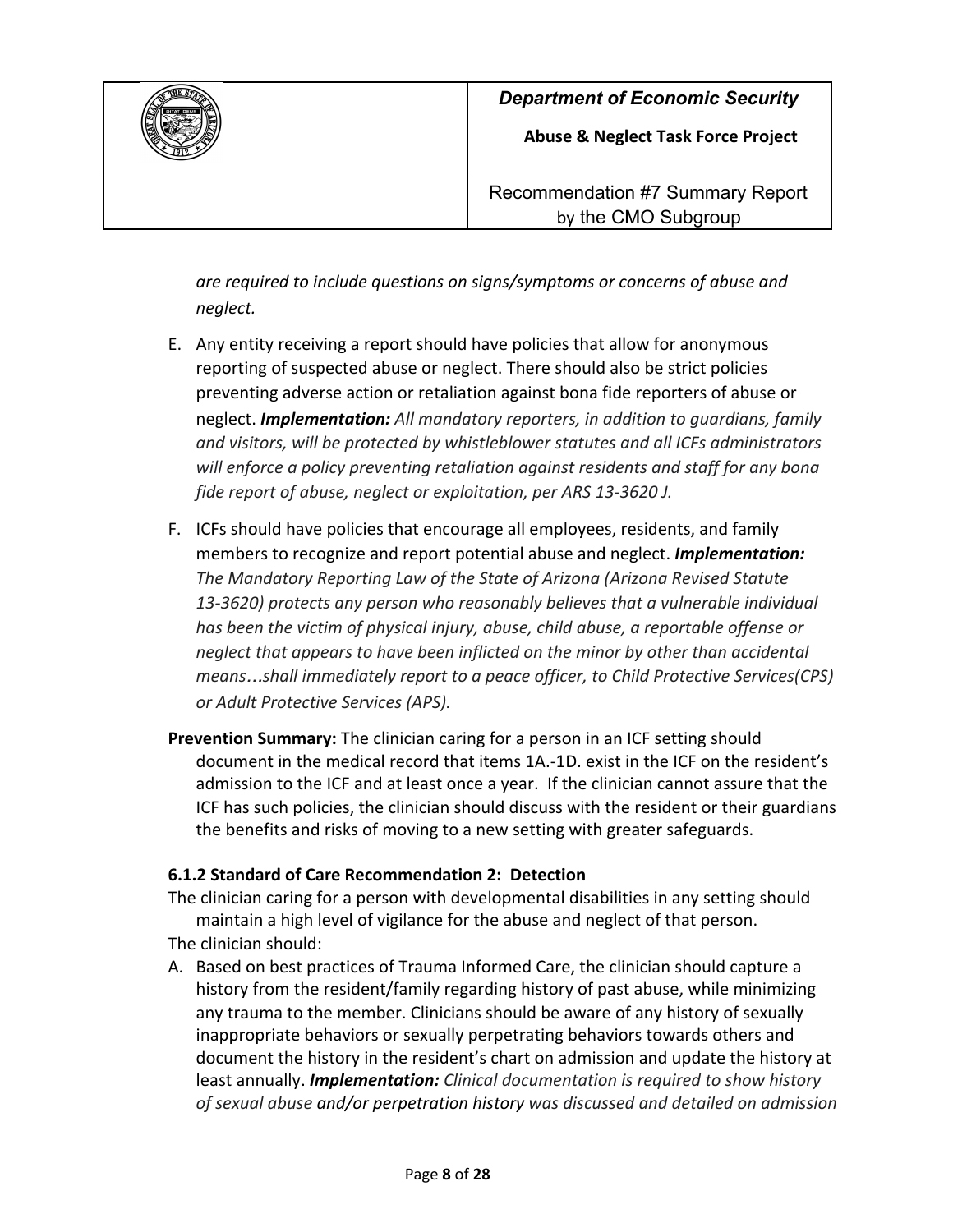

**Abuse & Neglect Task Force Project**



Recommendation #7 Summary Report by the CMO Subgroup

*and at least annually. Chart audits performed by ICF should check that the topic of sexual abuse and/or perpetration history is completed by the ICF attending clinician and/or delegate.*

- B. At every visit, assess and document changes in physical status that are not explained by known medical or psychiatric conditions. This includes findings of or reports of unexplained injuries. Investigate for potential causes in the physical status including whether signs of abuse or neglect are present. *Implementation: ICF is required to record incident reports which document unexplained changes in resident's physical status and clinician is required to record the plan of action for evaluation and treatment in documentation, prioritizing the immediate health and safety of residents. The "Incident Process Flowchart" linked below details the multiagency incident reporting processes, the investigative processes and the oversight processes across agencies for any report of abuse, neglect and exploitation: [https://www.azahcccs.gov/AHCCCS/Downloads/Incident\\_Process\\_Flow.pdf](https://www.azahcccs.gov/AHCCCS/Downloads/Incident_Process_Flow.pdf)*
- C. At every visit, assess and document changes in behaviors that are not explained by known medical or psychiatric conditions. Investigate for potential causes in the change in behavior including whether signs of abuse or neglect are present. *Implementation: ICF is required to file incident reports which document unexplained changes in resident behaviors and clinician is required to record the plan of action for evaluation and treatment in documentation, including specifically addressing immediate Health and Safety needs of the ICF residents.*
- D. For residents who are on psychotropic medications or those who have a Behavior Treatment Plan (BTP), review psychiatric provider records and BTP behavioral data. *Implementation: ICF is required to audit records showing that psychiatric records, medications (especially medication changes) and BTP behavioral data have been reviewed by the ICF clinician.*
- E. Perform an admission exam, annual physical exam, and interim exam quarterly, unless indicated sooner based on medical need or behavioral changes. The admission, annual and interim exams should include documentation of a comprehensive physical exam, and must include the findings from the skin, musculoskeletal, and genitourinary system examination including the presence or absence of unexplained injuries. *Implementation: Clinicians are required to perform a comprehensive physical exam at a minimum every 3 months. Medical Records Audits overseen by ICF clinical quality leadership, to include the ICF Medical Director will check for completion of this requirement in clinician documentation.*
- F. Perform screening laboratory tests according to resident's health history, risk factors, and current health status. Screening for pregnancy in reproductive age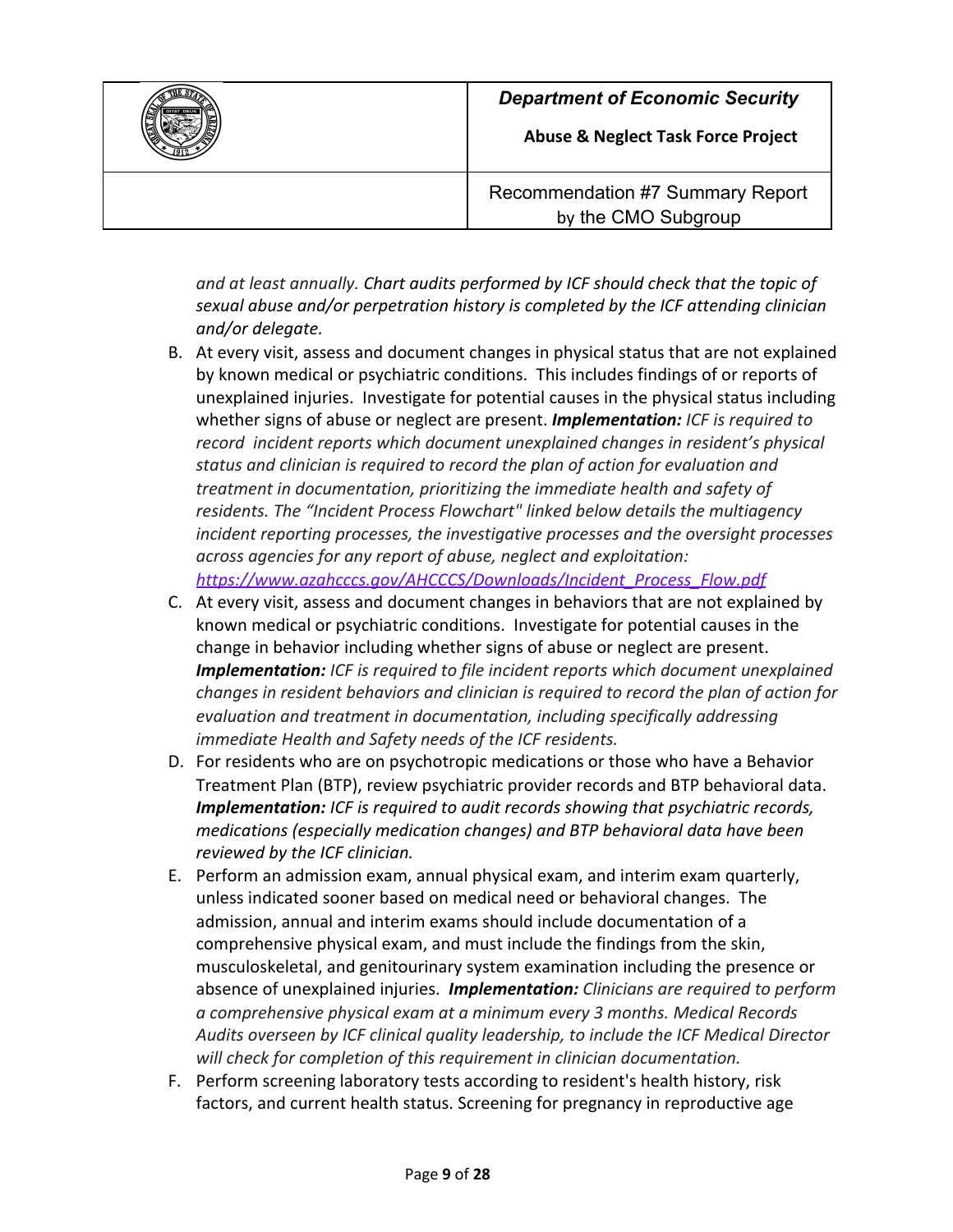

**Abuse & Neglect Task Force Project**

Recommendation #7 Summary Report by the CMO Subgroup

females and sexually transmitted infections (STIs) in all individuals based upon assessment of risk behaviors and social situation is indicated according to the USPSTF Clinical Recommendations*. Implementation: Clinician's should perform screening laboratory tests upon admission to establish the resident's baseline health status. Based upon the clinician's assessment of the resident's risk and social situation , screening for pregnancy in females and STIs in resident's is recommended per USPSTF guidelines. Audits by DDD Quality Monitoring of resident medical records will check for completion of the recommended guidelines in clinician documentation. If absent, the clinician will be notified immediately of the requirement to perform an exam by ICF administrators.*

**Detection Summary:** The clinician caring for a person in an ICF setting should document the presence or absence in the medical record of items 2A.-2E. If clinical findings or abnormal screening tests are present, the clinician should document the investigation of or referral for further clinical investigation of the findings. The clinician should discuss the findings with the person and their guardians. Corrective action must be taken for any lapses identified by audits, with follow up to ensure follow-through of corrective action plans. For example, if a comprehensive physical exam is absent, the clinician will be notified immediately of the requirement to perform (or complete the) exam by the ICF within 3 business days.

# **6.1.3 Standard of Care Recommendation 3: Treatment**

The clinician caring for a person in an ICF setting should take action to treat abuse and neglect. The clinician should:

A. Report findings of, or suspicion of, abuse, and neglect to the appropriate agencies DCS, APS, or law enforcement agency and document in the medical record any interventions taken by the agency to ensure the safety of the person. *Implementation: Clinicians are required to report abuse and neglect or suspected abuse and neglect to DCS, APS and law enforcement as per ARS 13-3620 A.1, A.6, I, Clinicians will also immediately report suspected abuse or neglect to DDD Quality of Care teams and the ICF shall submit incident reports to DDD contracted Managed Care Organizations. The process for reporting will be included in the ICF policy and procedures. All personnel working at an ICF should receive training regarding the reporting requirements, including mandatory reporters. DDD will audit HR records to ensure all personnel receive this training within 90 days of hire.*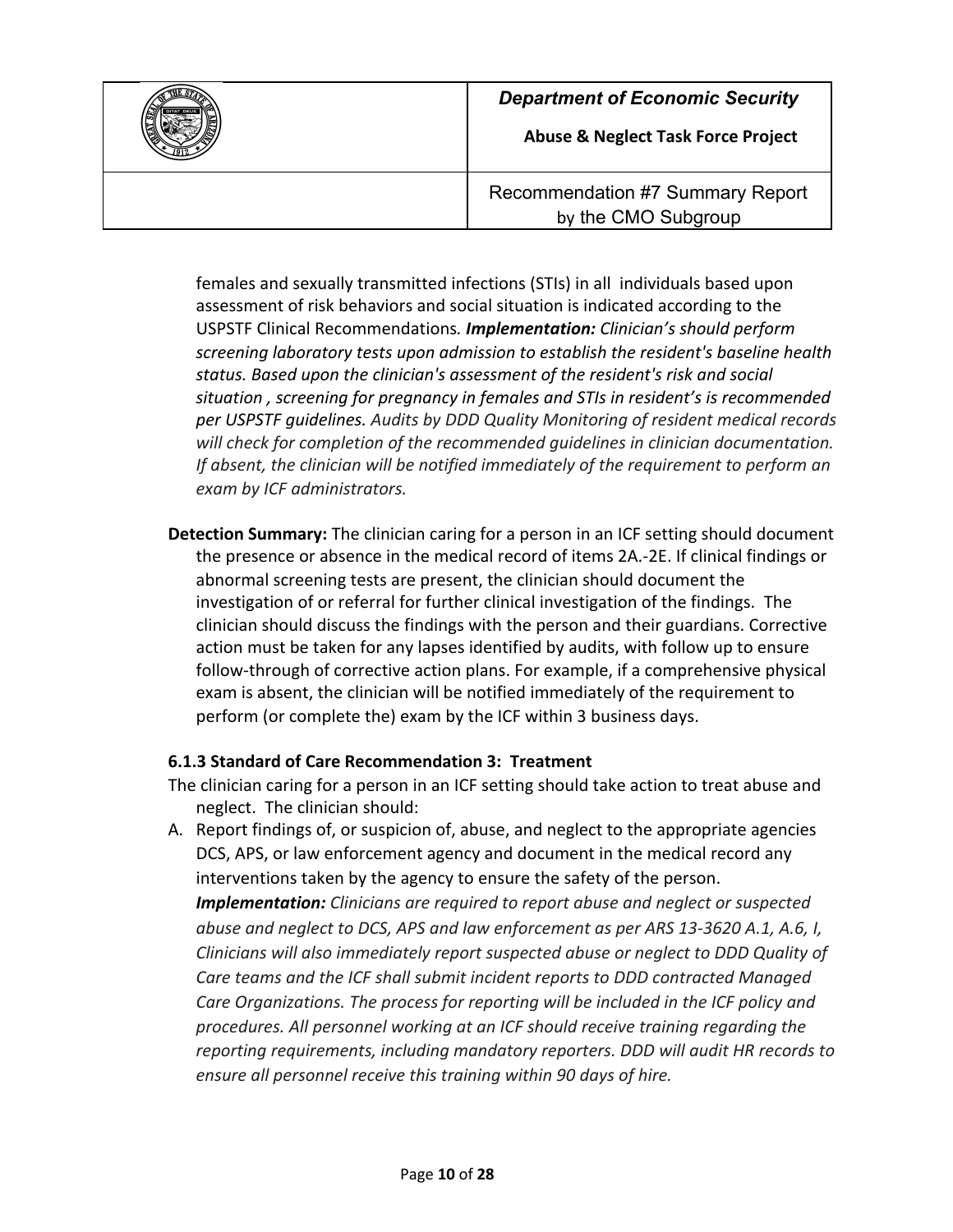

**Abuse & Neglect Task Force Project**

Recommendation #7 Summary Report by the CMO Subgroup

- B. ICFs and DDD should have policies and processes to assure oversight of any incidents recorded by the ICFs, including review of any issues impacting the quality of care, peer review, and requirements for corrective action. *Implementation: Policy and processes should include review of quality of care trends for credentialing for privileges at the ICF.*
- C. Initiate or refer for appropriate clinical interventions including behavioral and medical care. *Implementation: ICF clinical quality leaders will perform Medical Record audits to verify that appropriate and timely treatment is initiated, and referrals are made for identified problems related to indicating suspected abuse and neglect. Corrective action must be instituted for any lapses found on audit and follow up instituted to ensure enactment and completion of corrective action plans.*

**Treatment summary:** The clinician should also continue to treat all medical and behavioral conditions consistent with the person's age, gender, and diagnoses. The clinician should discuss the treatment with the responsible person.

# **6.2 Screening Recommendations Committee**, Dr. Satya Sarma, Co-Chair with Jill Rowland, AHCCCS

**Training in Trauma Informed Care** – Providers practicing in ICF settings should be trained in Trauma Informed Care as a best practice. We recommend the following training be required of all contracted providers.

*Implementation:*

- A. Association of University Centers on Disabilities (AUCD): Assessing Trauma in Individuals with Intellectual Disabilities
- B. Substance Abuse and Mental Health Services Administration (SAMHSA): Trauma Informed Approach
- C. Arizona Center for Disability Law (ACDL): Protecting People with DD from Abuse and Neglect

# **6.2.1 Professional Screening Tools (Skilled Behavioral Professionals)**

- A. **Screening Orientations:** Prior to implementing screening procedures, the Task Force recommends providers use a pre-screening orientation to reduce the stress and potential trauma by providing an orientation to members, families, and guardians as to why the testing is important and what the procedure entails.
- B. **Behavioral Health & Emotional PCP Checklist (See Attachment 6.2.A):** The committee recommends this tool as it is designed to use Narrative therapy while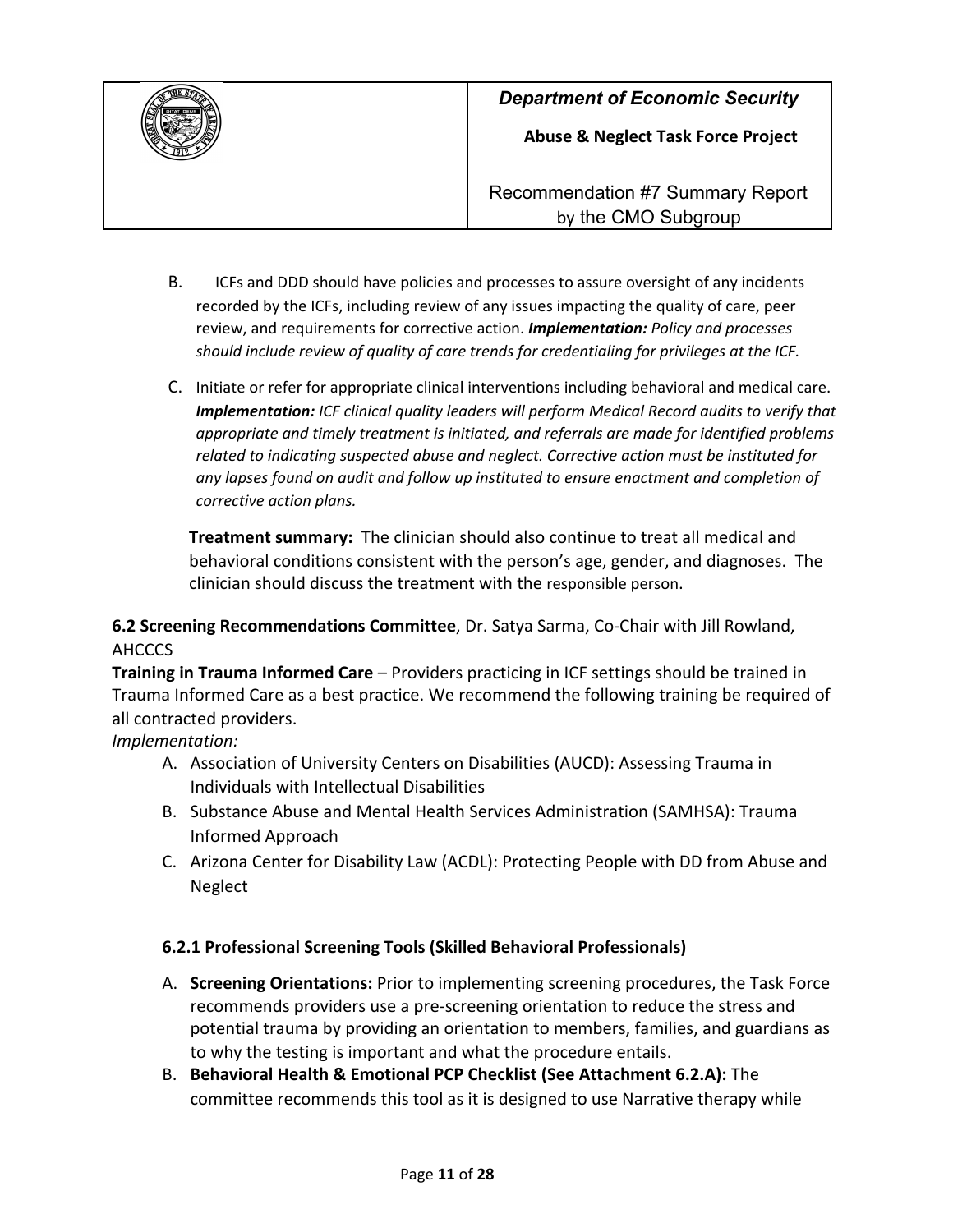

**Abuse & Neglect Task Force Project**

Recommendation #7 Summary Report by the CMO Subgroup

conducting this assessment. It is best utilized by behavioral health professionals. A nurse or other provider may utilize this as a screening tool if they have the trauma informed care training. Note: See Appendix 5 for details on Narrative therapy, as it was determined by the CMO Subgroup to be the most inclusive therapy that will give voice to the vulnerable individuals residing in Arizona ICFs. We recommend any professional using it has significant training in Trauma Therapy. The Committee also recommends developing training specific to using this screening tool in the ICFs.

- C. **Forensic Assessment Orientation:** Providers caring for individuals residing in ICFs should receive relevant orientation from forensic professionals regarding assessment for abuse or neglect. Specialized orientation will be required for children versus adults. These orientations should be focused on clinical assessment of abuse or neglect. Clinicians should not be expected to serve a forensic role. Aspects such as chains of custody, and settlements remain in the purview of forensic examiners.
- **D. USPSTF Screening Guidelines:** Providers caring for individuals residing in ICFs should also ensure they follow standardized screening recommendations, as appropriate for each individual resident. Updated USPSTF Screening Guidelines are published at: <https://www.uspreventiveservicestaskforce.org/uspstf/recommendation-topics>
	- **a.** This includes the USPSTF Screening Guidelines for Sexually Transmitted Infections, Cervical Cancer (for biological females) and Depression screening. Vaccinations: Preventive care for all residents cared for in ICFs should also include administering appropriate vaccinations as laid out in the CDC vaccination schedule, published at <https://www.cdc.gov/vaccines/schedules/index.html>

# **6.2.2 General Screening Tools (RN/LPN & Family Members)**

A. American Psychiatric Association (APA) Severity Measure Assessment Tools: The following screening tools are recommended by the committee based on ease of use, versatility, and availability. The following three tools all align well together and are for general use and provide excellent screening for prevention of and reporting potential abuse and neglect. These are normally completed by a clinician but can be used to self-report by an individual resident or their guardian, family members or direct care staff. In cases where a resident may not be able to reliably self-report, it is advised to ask a family, guardian, or Support Coordinator to use these tools.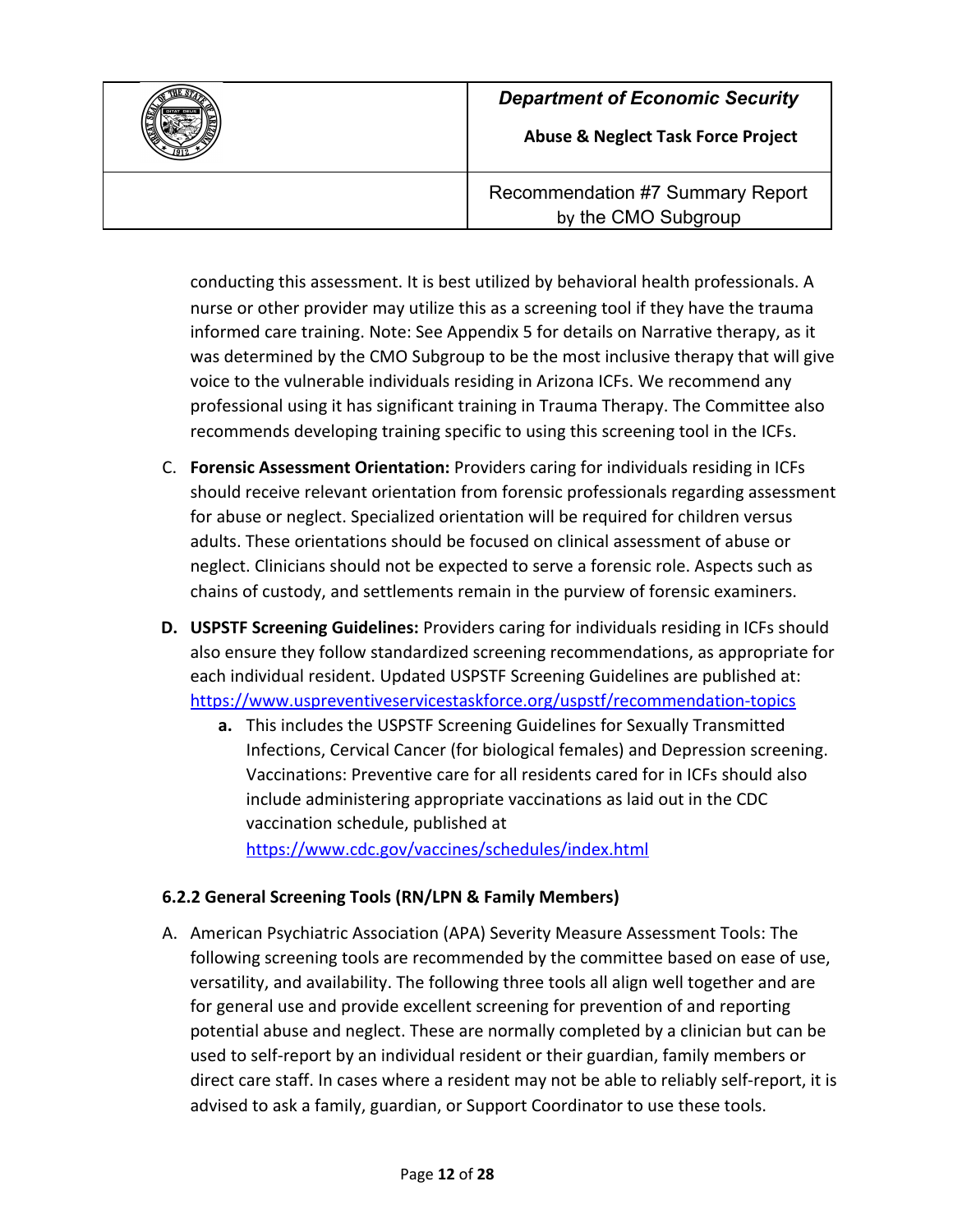

**Abuse & Neglect Task Force Project**



- Adult DSM5 Level 1 Self-Measure
- Child DSM5 Level 1 Self-Measure
- Parent/Guardian DSM5 Level 1 Measure
- B. Life Events Checklist: A supplementary self-reporting general use tool is the Life Events Checklist. This tool is simple to use and allows the clinician to have residents or family review common life events for potential trauma or abuse.

#### **6.2.3 Training Tools**

- A. The Screening Tools Committee validated the need to include *Trauma Informed Approach* training in all ICFs for contracted providers and staff*.* This recommendation echoes the finding of the Standards of Care Committee that also recommends Trauma Informed Approach training.
- B. An additional free and open source training from the Association of University Centers on Disabilities (AUCD): *Assessing Trauma in Individuals with Intellectual Disabilities* was reviewed and determined to be recommended for all staff and contracted providers.
- C. The Screening Tools Committee reviewed the *Substance Abuse and Mental Health Services Administration (SAMSA): Trauma Informed Approach* and found it to be complementary to other resources and offers an important alternative perspective for Trauma Informed Approach training. This would be most useful as a general training for residents, families, and guardians.
- D. The final training resource recommended by the Screening Tools Committee is from the *Arizona Center for Disability Law (ACDL): Protecting People with Developmental Disabilities (DD) from Abuse and Neglect.* This training offers excellent concepts for supporting and protecting members of the developmental disability community.
- E. **Prevention of Abuse and Neglect Through Dental Awareness:** This free webinar is designed to educate dentists, dental hygienists, dental assistants and others about the problems of child abuse and neglect, bullying, intimate partner violence, elder abuse and neglect and human trafficking. <https://midatlanticpanda.org/m-a-p-course/>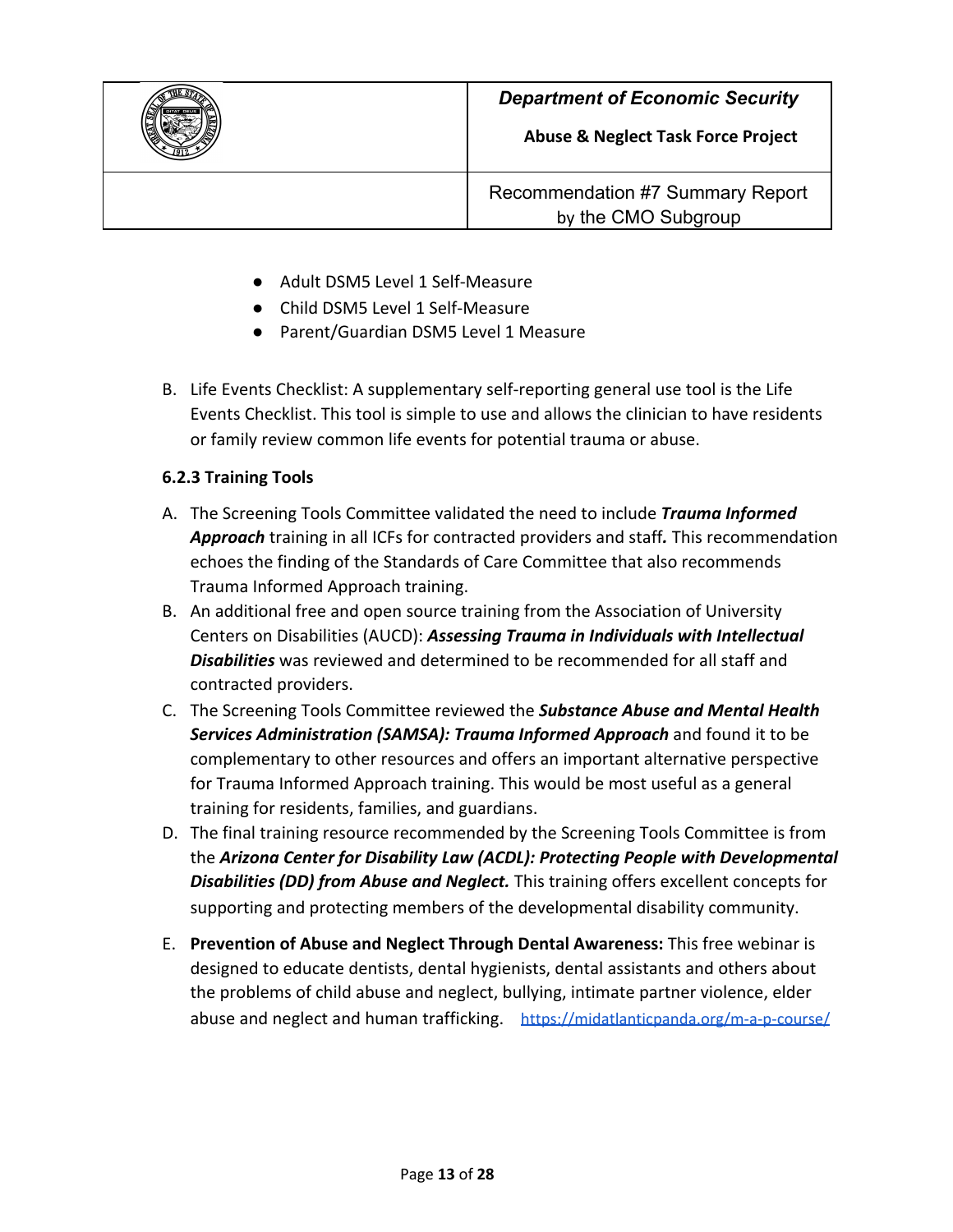

#### **7. Future-State Opportunities**

- **7.1 Funding:** Current implementation of all recommendations related to Executive Order 2019-03 are unfunded and applied primarily in updated contract language, policies, practices, and standards of care. Future-state opportunities for additional funding would provide for significant implementation of additional screening tools and practices. The CMO Subgroup recognizes that future funding opportunities to continue the work of preventing abuse, neglect, and exploitation may require legislative solutions with appropriations.
- **7.2 Human Capital:** One of the most significant operational issues for the Intermediate Care Facilities is workforce availability, capacity, and competence. The DES Human Resources teams have been working throughout 2020 to improve the hiring process of direct care workers. As these new contracts, policies and standards of care become implemented across the State of Arizona, it will require a higher level of training, accountability, and oversight. The CMO subgroup recognizes the importance of direct care workers and believes the recommendations in this report will strengthen the human capital component for Arizona ICFs. Additional funding through legislative solutions would make a significant positive difference for solving human capital issues.
- **7.3 Contracted workforce:** Directly related to the human capital issue is the accountability of the contracted workforce supporting ICFs across Arizona. The CMO Subgroup recognizes the need for provider accountability and that contracted staff members will comply with the same standards of care, training, and oversight that State of Arizona full time employees are accountable to within the ICFs.
- **7.4 National Best Practices:** The CMO Subgroup recognizes that the State of Arizona may have a future-state opportunity to highlight these policies, processes, and practices to prevent abuse, neglect, and exploitation as national best practices.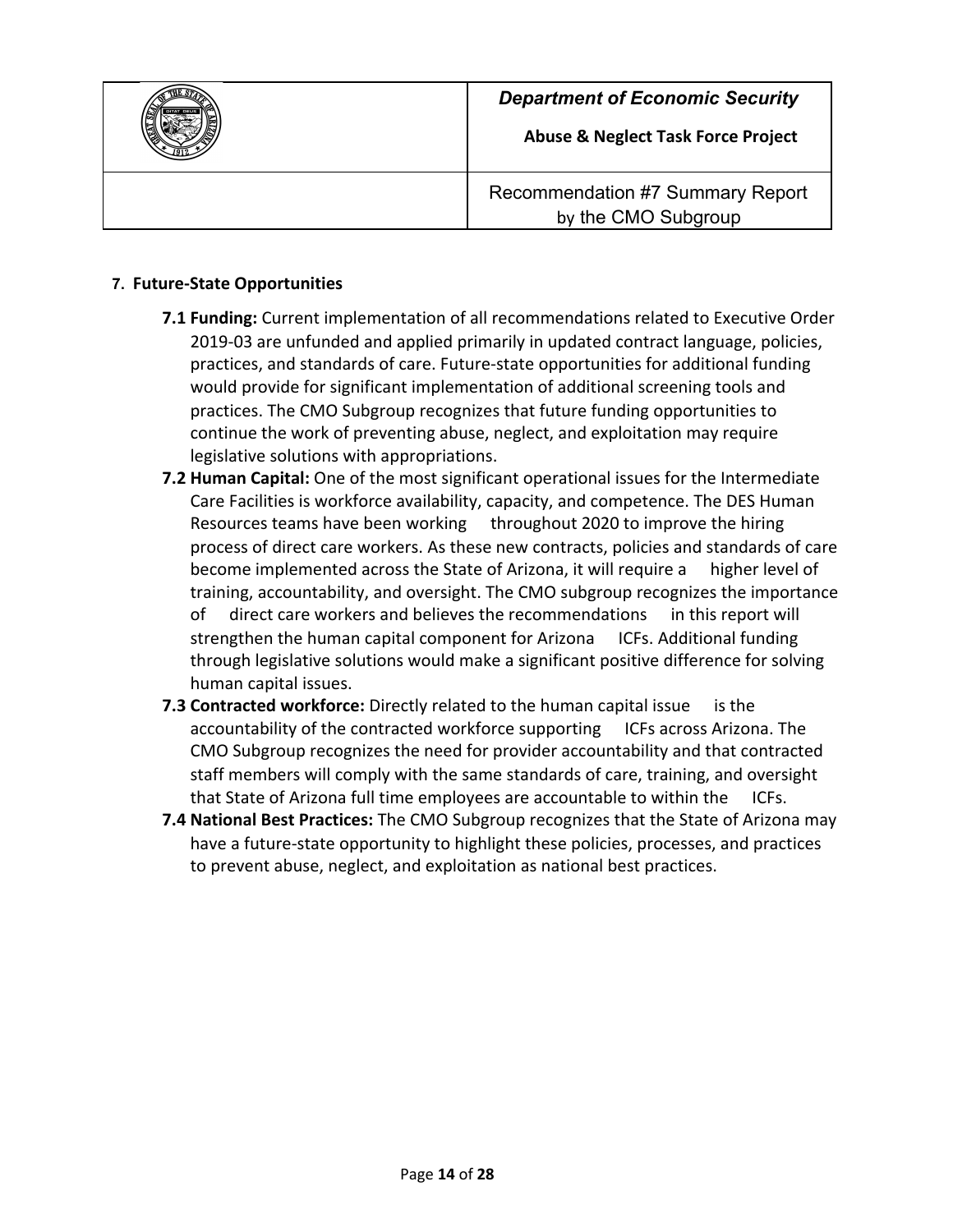| <b>Department of Economic Security</b><br><b>Abuse &amp; Neglect Task Force Project</b> |
|-----------------------------------------------------------------------------------------|
| Recommendation #7 Summary Report<br>by the CMO Subgroup                                 |

# **8. Glossary**

| Term                             | <b>Definition</b>                                                                                                                                                                                                                                                                             |
|----------------------------------|-----------------------------------------------------------------------------------------------------------------------------------------------------------------------------------------------------------------------------------------------------------------------------------------------|
| Abuse                            | 1) Intentional infliction of physical harm,<br>2) physical injury resulting from a negligent<br>act or omission                                                                                                                                                                               |
|                                  | 3) Unreasonable confinement<br>4) Sexual abuse or sexual assault                                                                                                                                                                                                                              |
| Neglect                          | Deprivation of food, water, medication, medical<br>services, shelter, supervision, cooling, heating or<br>other services necessary to maintain the<br>vulnerable adult's minimum physical or mental<br>health                                                                                 |
| Exploitation                     | The illegal or improper use of a vulnerable adult<br>or his resources for another's profit or advantage                                                                                                                                                                                       |
| Narrative Therapy                | A form of psychotherapy that seeks to help<br>patients identify their values and the skills<br>associated with them. It provides the patient<br>with knowledge of their ability to live these<br>values so they can effectively confront current<br>and future problems (See also Appendix 5) |
| Intermediate Care Facility (ICF) | A long-term care facility that provides nursing<br>and supportive care to residents on a<br>non-continuous skilled nursing care basis, under<br>a physician's direction                                                                                                                       |
| <b>Trauma Informed Care</b>      | Practices that promote a culture of safety,<br>empowerment, and healing                                                                                                                                                                                                                       |
| <b>Trauma Therapy</b>            | A form of talk therapy aimed at treating the<br>emotional and mental health consequences of<br>trauma                                                                                                                                                                                         |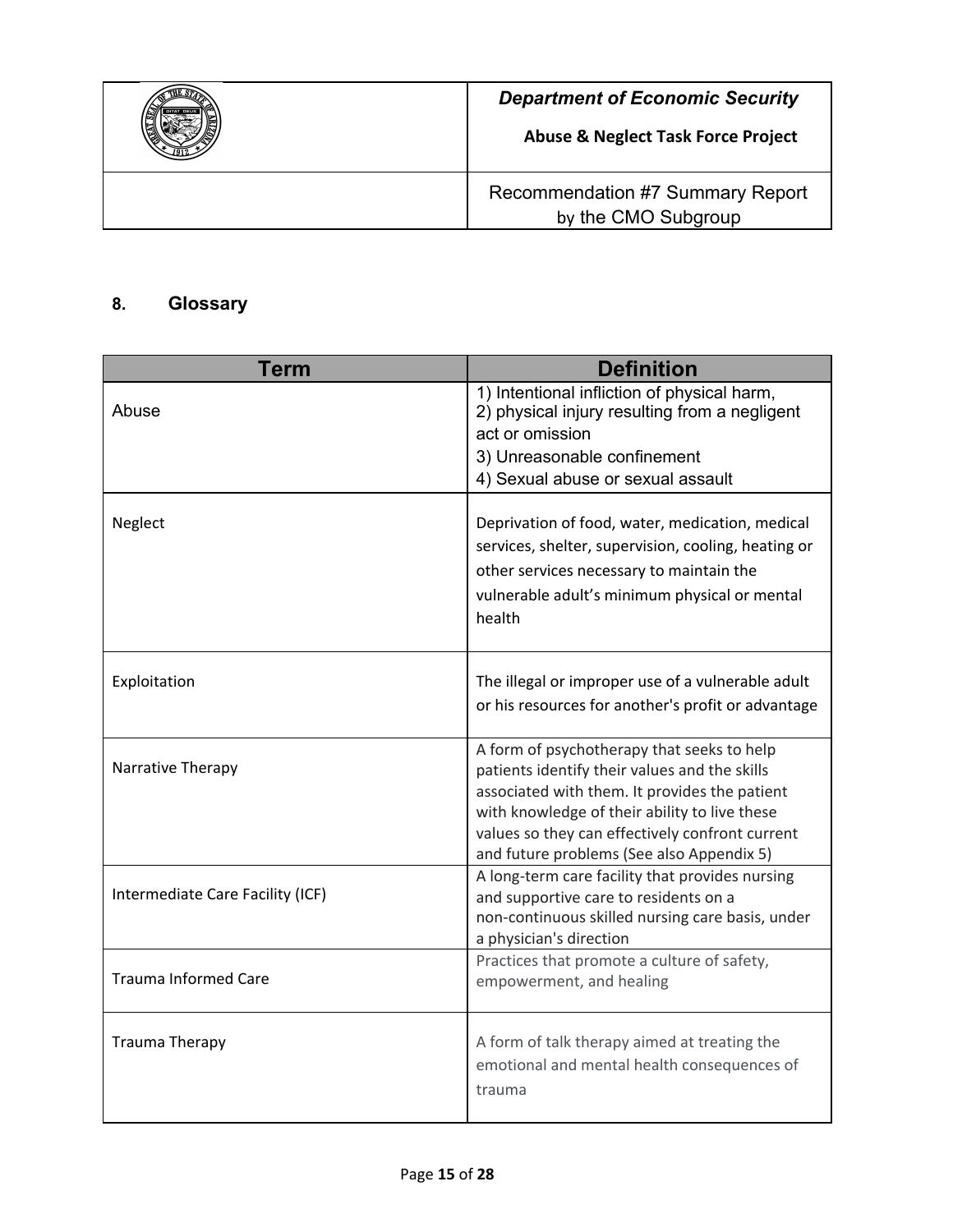

#### **Appendix 1 — Facilitator, Task Force, and Workgroup Members**

| <b>CMO Subgroup Participant</b>    | Role                                            | <b>Organization</b> |
|------------------------------------|-------------------------------------------------|---------------------|
| Mark Wilson, MD                    | DDD CMO, CMO Subgroup Chair (from Aug 2020)     | DES-DDD             |
| Pamela Tom, MD                     | DDD Interim CMO & Medical Director, CMO         | DES-DDD             |
|                                    | Subgroup Chair (Mar-Aug 2020)                   |                     |
| Timothy Peterson, MD               | DDD Interim CMO, CMO Subgroup Chair             | DES-DDD             |
|                                    | (Jan-Mar 2020)                                  |                     |
| Satya Sarma, MD                    | <b>AHCCCS Medical Director, Committee Chair</b> | <b>AHCCCS</b>       |
| Stephen Chakmakian, DO             | <b>CMO United Health Care</b>                   | <b>UHC</b>          |
| Leslie Paulus, MD, PhD             | Senior Medical Director, United Health Care     | <b>UHC</b>          |
| Charlton Wilson, MD                | CMO, Mercy Care                                 | <b>MC</b>           |
| Karen Kando, MD                    | Psychiatrist, Mercy Care                        | <b>MC</b>           |
| Mark Wiest, MD                     | Senior Medical Director, Mercy Care             | <b>MC</b>           |
| Glenn Tanita, PhD                  | Committee Chair, ATPC Psychologist              | DES-DDD             |
| Christine Underwood, MD            | DDD Program Administrator, Behavioral Health    | DES-DDD             |
| Kelly Donohue, PhD                 | DDD Behavioral Health, Psychologist             | DES-DDD             |
| Sara Park, MD                      | CMO, CMDP, DCS                                  | <b>ADCS</b>         |
| Anthony "Len" Branham, RPh,<br>PhD | CMO Subgroup Vice Chair, Pharmacist             | <b>DES-DDD</b>      |
| Stefanie Schwartz Jacobs           | DDD State Operations DAD                        | DES-DDD             |
| Roberta Ellerston                  | <b>DDD Quality Control Officer</b>              | DES-DDD             |
| Jim Ross                           | <b>DDD Residential Services</b>                 | DES-DDD             |
| Christine Willis, LMSW             | <b>DDD Support Coordination</b>                 | DES-DDD             |
| Maureen Casey                      | <b>DES Strategic Advisor</b>                    | <b>DES</b>          |
| Kimberly Broadnax                  | <b>ATPC Superintendent</b>                      | DES-DDD             |
| Lee Kirchoffer, RN, MSN            | <b>ATPC Director of Nursing</b>                 | DES-DDD             |
| <b>Bruce McMorran</b>              | <b>DDD Phoenix ICF Superintendent</b>           | DES-DDD             |
| Lori Vacarro                       | DDD Health Care Services, Executive Assistant   | DES-DDD             |
| Sven Olson                         | <b>DDD Project Management Office</b>            | DES-DDD             |
| Cynthia Ford                       | <b>DDD Project Management Office</b>            | DES-DDD             |
| <b>Jill Rowland</b>                | Program Administrator, AHCCCS                   | <b>AHCCCS</b>       |
| <b>Carin Caldwell</b>              | Quality Manager, Mercy Care                     | <b>MC</b>           |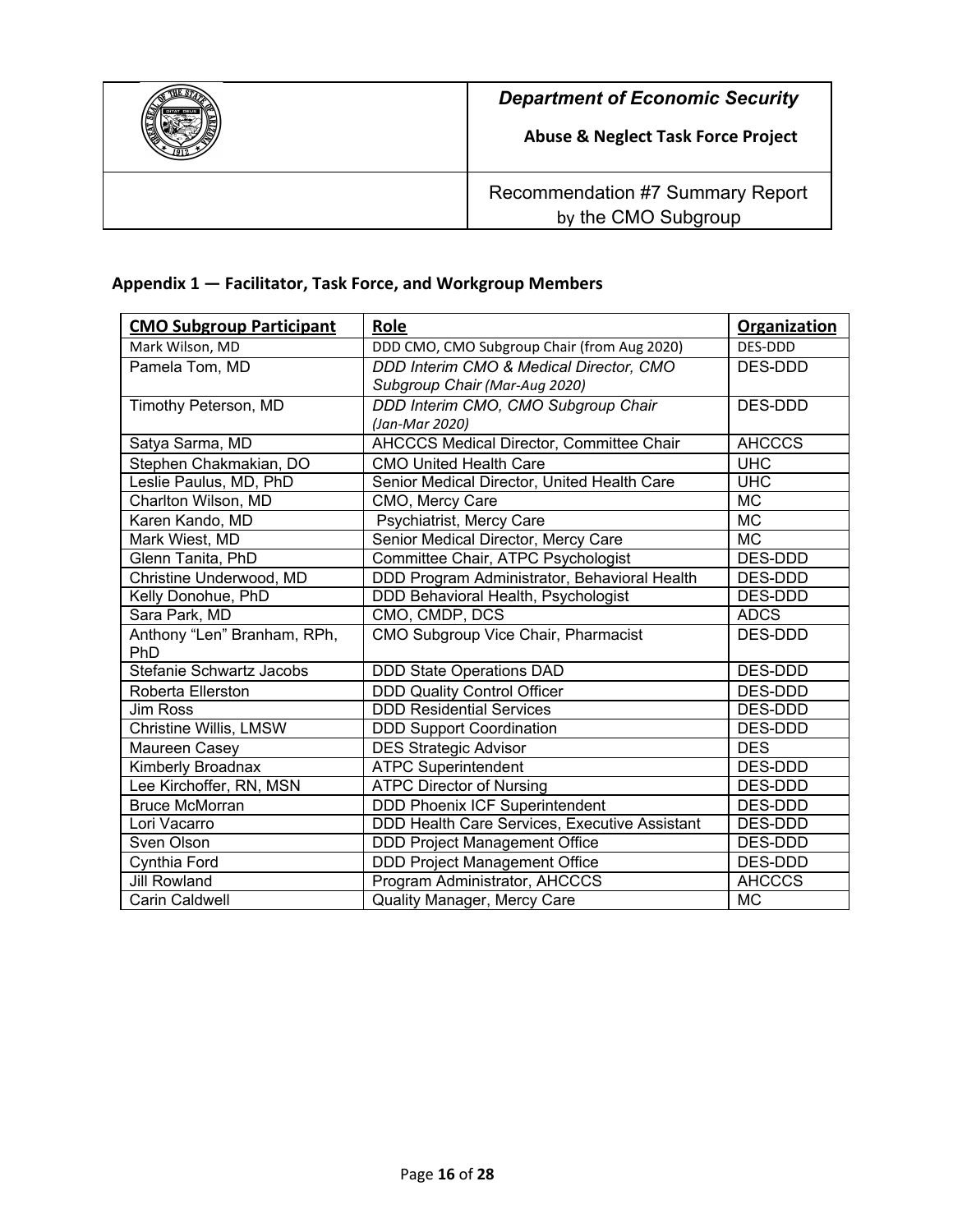

**Abuse & Neglect Task Force Project**

Recommendation #7 Summary Report by the CMO Subgroup

#### **Appendix 2 — Participating Agencies and Representatives**

**AHCCCS** - Arizona Health Care Cost Containment System

Dr. Satya Sarma, Medical Director, AHCCCS, Screening Recommendations Committee Chair

Jill Rowland, program Administrator, AHCCCS, Screening Committee Co-Chair

- **ADHS** Arizona Department of Health Services
- **DES** Department of Economic Security
	- Dr. Mark Wilson, CMO, DDD, CMO Subgroup Chair (from Aug 2020)
	- Dr. Timothy Peterson, Interim Medical Director, DDD, CMO Subgroup Chair (Jan-Mar 2020)
	- Dr. Pamela Tom, Interim CMO, Medical Director, DDD, CMO Subgroup Chair (Mar-Aug 2020)
- **DCS** Department of Child Services Dr. Sara Park, CMO, DCS
- **DDD** Division of Developmental Disabilities State Operated ICFs Dr. Glenn Tanita, Psychiatrist, Arizona Training Program Coolidge (ATPC) Stefanie Schwartz Jacobs, Deputy Assistant Director, State Operated ICFs James Ross, Director of Residential Services, State Operated ICFs Bruce McMorran, Superintendent, Phoenix ICFs Kimberly Broadnax, Superintendent, ATPC ICFs Lee Kirchoffer, Director of Nursing, ATPC ICFs
- **United Healthcare** DES Contracted Health Plan partner Dr. Stephen Chakmakian, Chief Medical Officer Dr. Leslie Paulus, Senior Medical Director Carin Caldwell, Behavioral Health Quality Manager
- **Mercy Care** DES Contracted Health Plan partner
	- Dr. Charlton Wilson, Chief Medical Officer
	- Dr. Karen Kando, Child Psychiatrist
	- Dr. Mark Wiest, Senior Medical Director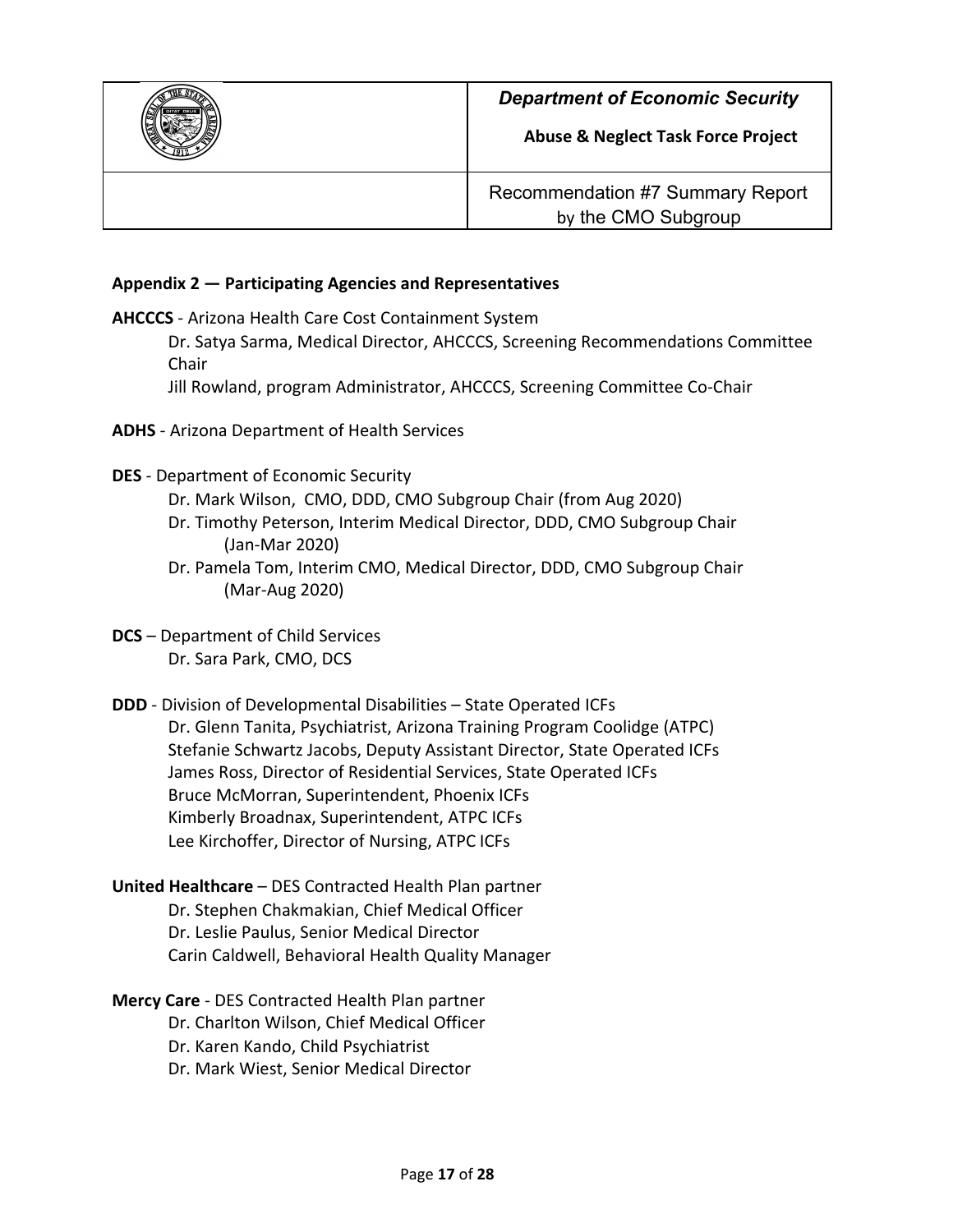

**Abuse & Neglect Task Force Project**

Recommendation #7 Summary Report by the CMO Subgroup

#### **Appendix 3 – Bibliography of Documents Reviewed**

General Documents:

2019 Abuse & Neglect Task Force Bibliography

#### Standards of Care Committee

#### **I. State Statutes**

- a. Vulnerable Adults <https://docs.google.com/document/d/1wC1Uk4XMtXgoKgbECKs6XQkmsrwq8yhJ/edit> <https://drive.google.com/drive/folders/1iXsKC5J7N82n2XdjVVm-U9MJ0CmLR3UH>
- b. Adults with Developmental Disabilities <https://drive.google.com/drive/folders/1iXsKC5J7N82n2XdjVVm-U9MJ0CmLR3UH>
- c. Nursing Supported Group Home Statutory Amendments [https://docs.google.com/document/d/0ByOrF9axABlSUFNlVEZZUkYyYU1sdlJmcl](https://docs.google.com/document/d/0ByOrF9axABlSUFNlVEZZUkYyYU1sdlJmclFacXVsdnEyTTBj/edit) [FacXVsdnEyTTBj/edit](https://docs.google.com/document/d/0ByOrF9axABlSUFNlVEZZUkYyYU1sdlJmclFacXVsdnEyTTBj/edit)
- d. Recognizing and Reporting Abuse, Neglect, and Exploitation in a both populations
	- a. Adult Protective Services [https://docs.google.com/document/d/1Rsw5CXPURzqFFHLHjO6316vxgU](https://docs.google.com/document/d/1Rsw5CXPURzqFFHLHjO6316vxgUtIF7p3/edit) [tIF7p3/edit](https://docs.google.com/document/d/1Rsw5CXPURzqFFHLHjO6316vxgUtIF7p3/edit) [https://docs.google.com/document/d/1Rsw5CXPURzqFFHLHjO6316vxgU](https://docs.google.com/document/d/1Rsw5CXPURzqFFHLHjO6316vxgUtIF7p3/edit) [tIF7p3/edit](https://docs.google.com/document/d/1Rsw5CXPURzqFFHLHjO6316vxgUtIF7p3/edit)
- **II. CMS Regulatory Guidelines** pertaining Persons in ICF [https://docs.google.com/document/d/1\\_FqYKNIm76cnnJlNPxUPwXWr7XuHiDop/edit](https://docs.google.com/document/d/1_FqYKNIm76cnnJlNPxUPwXWr7XuHiDop/edit)
- **III. Arizona Department of Economic Security/Division of Developmental Disabilities Policies and Procedures**
	- a. Recognizing and Reporting Abuse, Neglect, and Exploitation Training for New Hires and Existing Employees <https://drive.google.com/drive/folders/1iXsKC5J7N82n2XdjVVm-U9MJ0CmLR3UH>
	- b. Background screening process for AZDES/DDD New Hires and Existing Employees <https://drive.google.com/drive/folders/1iXsKC5J7N82n2XdjVVm-U9MJ0CmLR3UH>
	- c. Persons with DD rights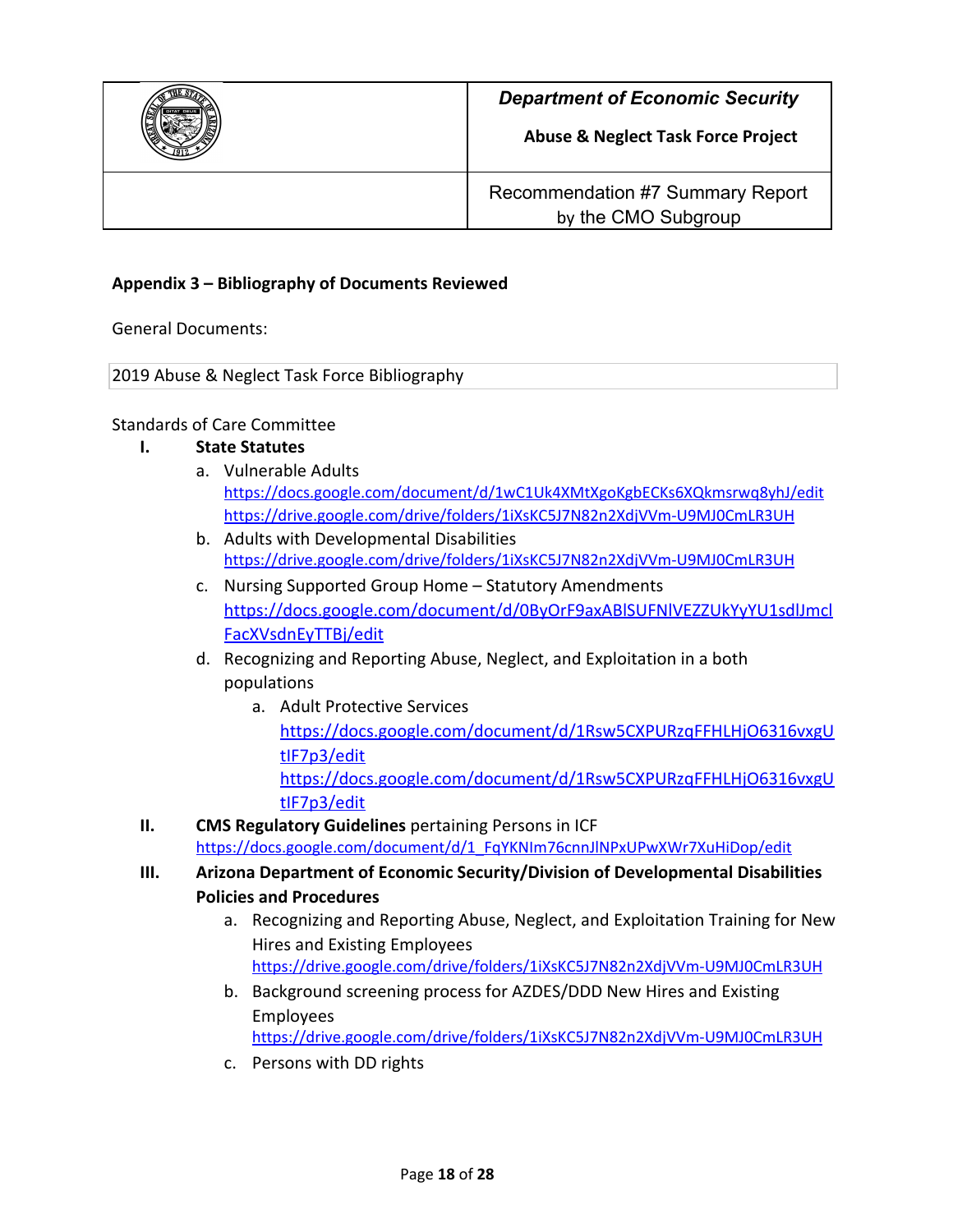

1. Informed Consent

[https://docs.google.com/document/d/1EAiUA\\_a8q2H8Ech2huueqL-c](https://docs.google.com/document/d/1EAiUA_a8q2H8Ech2huueqL-cfAhKpy6Qmb5Hlue2Wco/edit) [fAhKpy6Qmb5Hlue2Wco/edit](https://docs.google.com/document/d/1EAiUA_a8q2H8Ech2huueqL-cfAhKpy6Qmb5Hlue2Wco/edit) [https://docs.google.com/document/d/1PfHy0q8w51dSDhMEDgJHx6P](https://docs.google.com/document/d/1PfHy0q8w51dSDhMEDgJHx6PvMFORGFYFgvH5iKMROSA/edit) [vMFORGFYFgvH5iKMROSA/edit](https://docs.google.com/document/d/1PfHy0q8w51dSDhMEDgJHx6PvMFORGFYFgvH5iKMROSA/edit)

- 2. Person-Centered Care
- 3. Self-Determination and Autonomy
- 4. Freedom from Restrictive Practices (Article 9) [https://drive.google.com/drive/folders/1iXsKC5J7N82n2XdjVVm-U9M](https://drive.google.com/drive/folders/1iXsKC5J7N82n2XdjVVm-U9MJ0CmLR3UH) [J0CmLR3UH](https://drive.google.com/drive/folders/1iXsKC5J7N82n2XdjVVm-U9MJ0CmLR3UH)

# **IV. General Reference**

a. IDD/ICF Glossary

[https://docs.google.com/document/d/1ednyP7Fi\\_qWf661CEnTGCmUjfmKNkYos](https://docs.google.com/document/d/1ednyP7Fi_qWf661CEnTGCmUjfmKNkYosyXT3Zt4UmRA/edit) [yXT3Zt4UmRA/edit](https://docs.google.com/document/d/1ednyP7Fi_qWf661CEnTGCmUjfmKNkYosyXT3Zt4UmRA/edit)

b. Bibliography <https://drive.google.com/drive/folders/1iXsKC5J7N82n2XdjVVm-U9MJ0CmLR3UH> <https://drive.google.com/drive/folders/1iXsKC5J7N82n2XdjVVm-U9MJ0CmLR3UH>

# **V. Developmental Disabilities-Specific Best Practice Recommendations**

a. ARC Position Statement

[https://docs.google.com/document/d/1iKiCamHj8efbZuiH2pmudhe1J-Q4z9EQvY](https://docs.google.com/document/d/1iKiCamHj8efbZuiH2pmudhe1J-Q4z9EQvYTB2HaE0cs/edit) [TB2HaE0cs/edit](https://docs.google.com/document/d/1iKiCamHj8efbZuiH2pmudhe1J-Q4z9EQvYTB2HaE0cs/edit)

b. Victim's Guidebook

[https://docs.google.com/document/d/1QeLdQu6QeUAOFig5c0acvxiPi7nVM0nkf](https://docs.google.com/document/d/1QeLdQu6QeUAOFig5c0acvxiPi7nVM0nkf4LXFo4xHJ8/edit) [4LXFo4xHJ8/edit](https://docs.google.com/document/d/1QeLdQu6QeUAOFig5c0acvxiPi7nVM0nkf4LXFo4xHJ8/edit)

c. Adult Protective Services Recommendations

[https://docs.google.com/document/d/1INTG8wb6vZH6VgO8bziOJeeAeFtxxr1i8L](https://docs.google.com/document/d/1INTG8wb6vZH6VgO8bziOJeeAeFtxxr1i8LKEhanUKGo/edit) [KEhanUKGo/edit](https://docs.google.com/document/d/1INTG8wb6vZH6VgO8bziOJeeAeFtxxr1i8LKEhanUKGo/edit)

# **VI. Clinical Standards of Care**

**a.** Physicians Best Practice

[https://docs.google.com/presentation/d/1Zlo6e0rv105lS-ludmBAV9CZp8PQMIx](https://docs.google.com/presentation/d/1Zlo6e0rv105lS-ludmBAV9CZp8PQMIxd/edit#slide=id.p1) [d/edit#slide=id.p1](https://docs.google.com/presentation/d/1Zlo6e0rv105lS-ludmBAV9CZp8PQMIxd/edit#slide=id.p1)

**b.** Other Clinical Providers, e.g. Psychologists, Social Workers, OT, PT. *LeFevre, Michael L. Screening for Chlamydia and Gonorrhea: U.S. Preventive Services Task Force Recommendation Statement, Ann Intern Med. 2014;161(12):902-910.*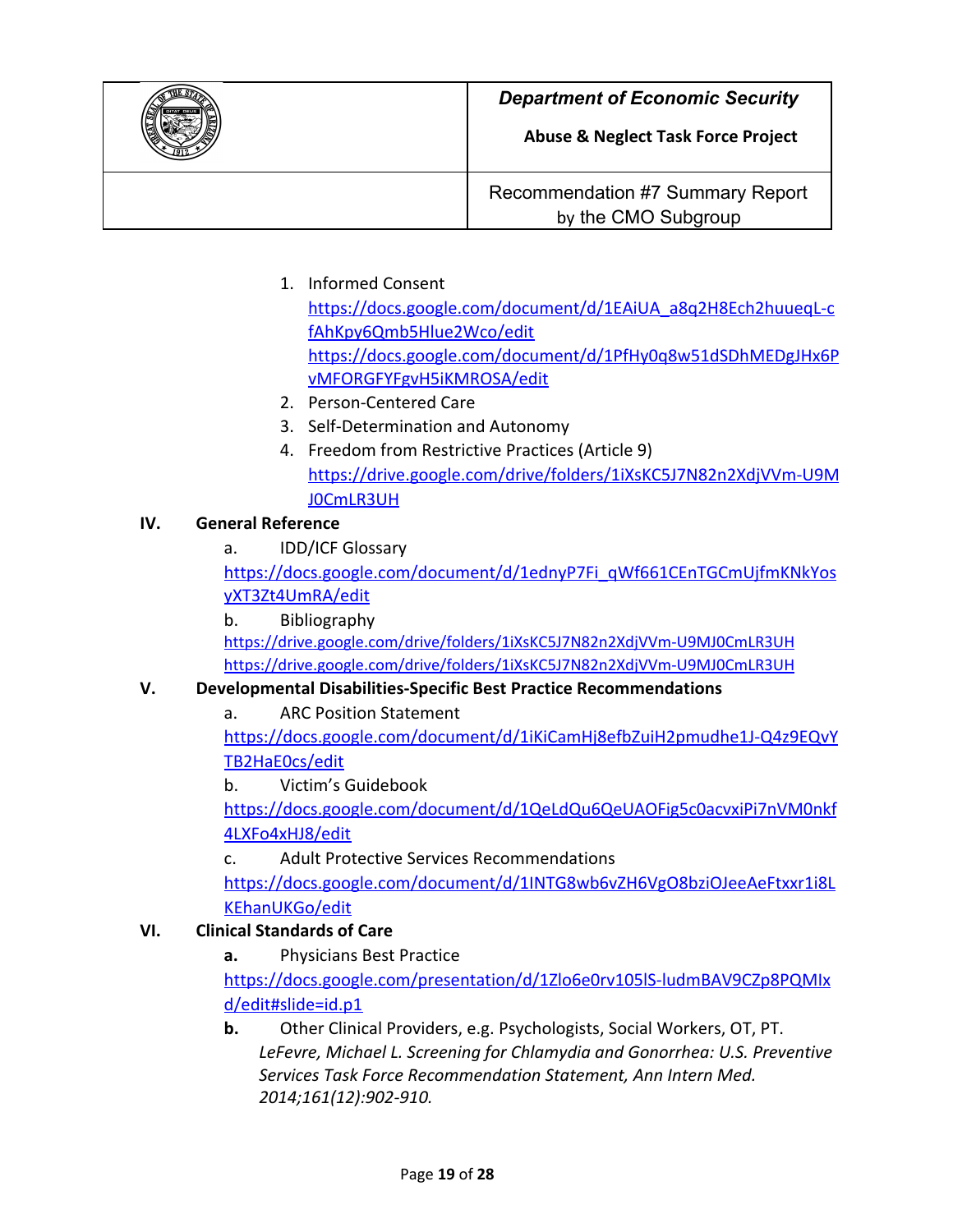

#### **Screening Recommendations Committee**

| <b>Professional Screening Tools</b>                                                                                    |
|------------------------------------------------------------------------------------------------------------------------|
| Preventive Care Checklist For Females with Intellectual or Developmental Disabilities (IDD)                            |
| https://drive.google.com/file/d/1VNWGYfcFBHpjluq_F4ETQEPZcAPRyGEz/view?usp=sharing                                     |
| Preventive Care Checklist For Males with Intellectual or Developmental Disabilities (IDD)                              |
| https://drive.google.com/file/d/1LOiEH_5Z2OJLHOIjNF2jSzaJByxMYSG6/view?usp=sharing                                     |
| Female Pelvic / Pap for Non-disabled                                                                                   |
| https://drive.google.com/file/d/1L19Io5Xysc5Jn-uGQqURPeD3vqp5QxR8/view?usp=sharing                                     |
| <b>USPSTF STI Screening Guidelines</b>                                                                                 |
| https://drive.google.com/file/d/1S3bretiO EkeWJSzZvtHK0osjUCJ7E3q/view?usp=sharing                                     |
| APA_DSM5_Severity-of-Post-Traumatic-Stress-Symptoms-Adult                                                              |
| https://drive.google.com/file/d/1-eIP7I WTY0QFQI9JLQ4IWuPA14DadGT/view?usp=sharing                                     |
| APA_DSM5_Severity-of-Post-Traumatic-Stress-Symptoms-Child-Age-11-to-17                                                 |
| https://drive.google.com/file/d/1pGxUr 7psHwCXENBdGCdaDF9FV8IBoVy/view?usp=sharin                                      |
| g                                                                                                                      |
| <b>Behavioral Emotional Assessment Checklist PCP</b>                                                                   |
| https://drive.google.com/file/d/1j9NeWlrzkR6pfbCwbRF20T8qxrjTElep/view?usp=sharing                                     |
|                                                                                                                        |
| <b>General Screening Tools</b>                                                                                         |
| APA DSM5 Level-1-Measure-Adult                                                                                         |
| $\mathbf{I}$ . If $\mathbf{I}$ is the second contract the second contract $\mathbf{I}$ is the contract of $\mathbf{I}$ |

https://drive.google.com/file/d/1fy7EPLErvXMNgx9kPklGvlrlbdRtnvgf/view?usp=sharing APA\_DSM5\_Level-1-Measure-Child-Age-11-to-17

https://drive.google.com/file/d/1EO6RFFP90D4M\_N7apj-43sZ1sDxXDrcL/view?usp=sharing APA\_DSM5\_Level-1-Measure-Parent-Or-Guardian-Of-Child-Age-6-to-17

https://drive.google.com/file/d/1vjZOiotAYBeiKYMPmOvm5IkiKc3n5pK5/view?usp=sharing Life Events Checklist

https://drive.google.com/file/d/1G7xQgMJKtLP0dA3z7-65KsNZk\_FgP3O5/view?usp=sharing

# **Training Tools**

AZ Center for Disability Law: Protecting people with DD

https://drive.google.com/file/d/1u2jkw7XpFnXgxapYdoBEU8IIVZqUQpJf/view?usp=sharing

SAMHSA's Concept of Trauma and Guidance for a Trauma Informed Approach

https://drive.google.com/file/d/1pS4thPEIUXhcDBqTKltnEagx-StXChqh/view?usp=sharing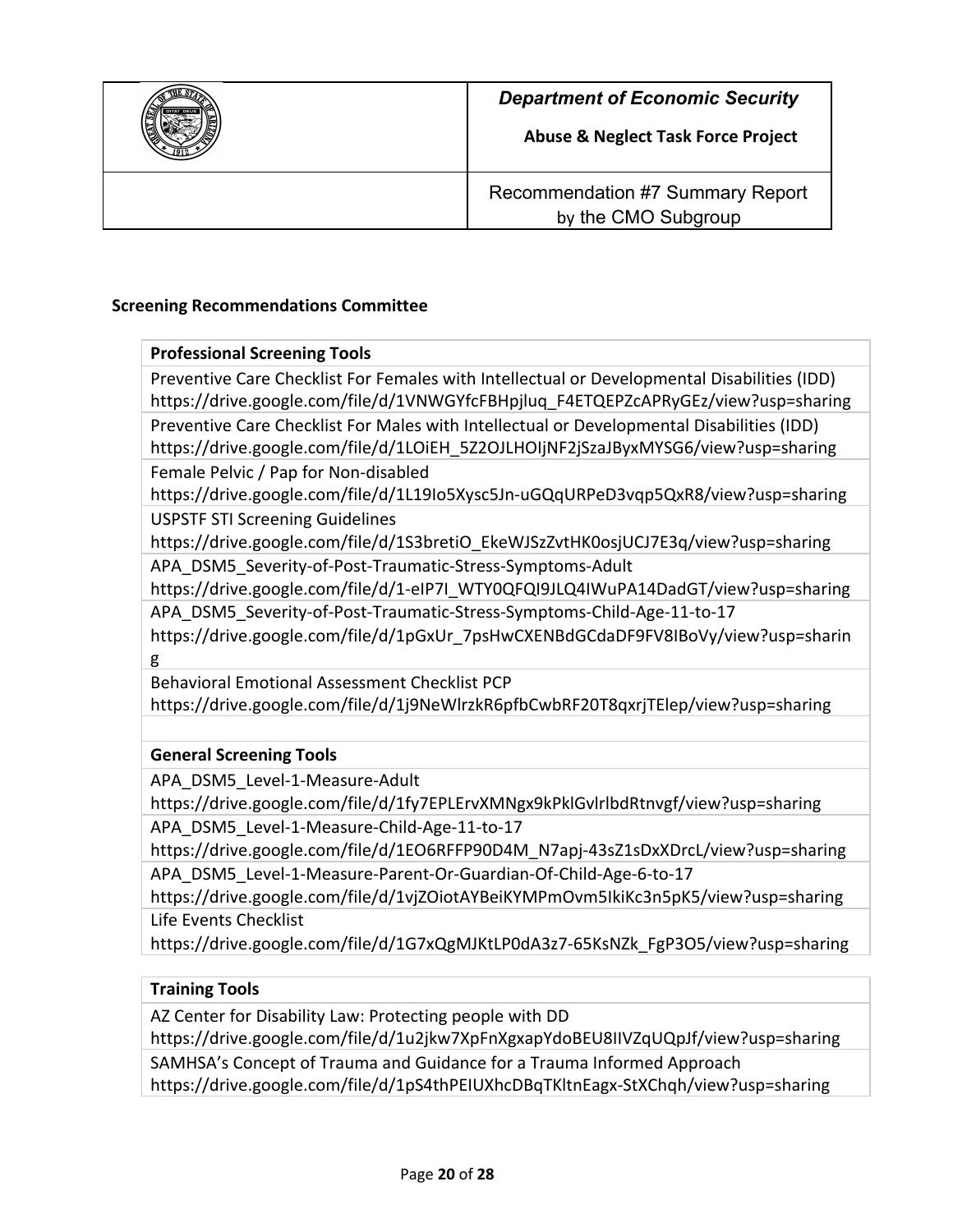| <b>Department of Economic Security</b><br><b>Abuse &amp; Neglect Task Force Project</b> |
|-----------------------------------------------------------------------------------------|
| Recommendation #7 Summary Report<br>by the CMO Subgroup                                 |

Screening tools for Non-verbal and IID https://drive.google.com/file/d/1BWEJQ7V7zI7Ks4huKA2WPzNXfTdD3Mkf/view?usp=sharin g Elder & Vulnerable Adult Screening for Abuse & Violence https://drive.google.com/file/d/1QuNoqT3hVbta1FuaIybrHhj8O23-pc65/view?usp=sharing

Abuse & Neglect Task Force Bibliography

https://drive.google.com/file/d/11v9qCFVbfOYKiGI4qdyFX6Vdx6CeDwbT/view?usp=sharing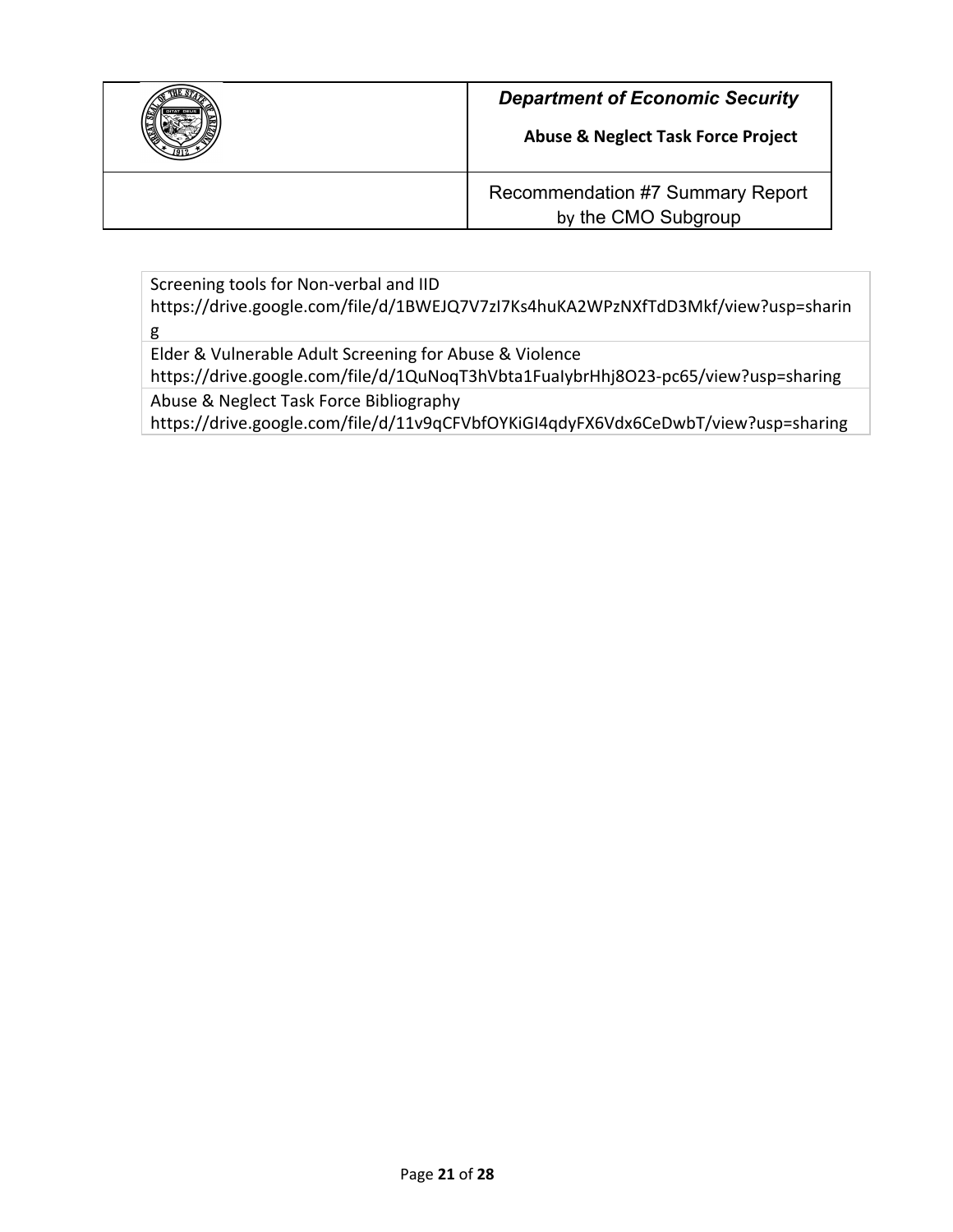

**Abuse & Neglect Task Force Project**

Recommendation #7 Summary Report by the CMO Subgroup

#### **Appendix 4: DDD Background Check Procedures**

#### 1. **Human Resources Initial Hiring Background Check Process**

The following steps should be completed for any employee, volunteer or contracted provider that works with vulnerable individuals in the State of Arizona.

- a) State Operated ICF applicants complete the State of Arizona Employment Application All other ICF applicants complete the appropriate application for employment
- b) Applicants are interviewed by functional area supervisors, with support from HR
- c) State employee applicants will complete the AZ DES Certificate of Criminal Offense
- d) A comprehensive background check is completed *(Italics indicate checks for volunteers)*
	- *1. Verification of previous employment*
	- *2. Contact with listed references*
	- *3. Adult Protective Services Registry review*
	- *4. Arizona Department of Child Safety Registry review*
	- 5. *Fingerprint Clearance Card through the Arizona Department of Public Safety*
	- 6. Previous employees seeking reinstatement must have a personnel file review
	- 7. Department of Motor Vehicles review
	- 8. Arizona Supreme Court record review
	- 9. Maricopa County review
	- 10. Arizona Department of Corrections review
	- 11. National Sex Offender Registry review
	- 12. United States Office of Inspector General review
	- 13. Healthcare providers have a review through the National Practitioner Database
	- 14. Licensed healthcare providers undergo license verification

# 2. **Human Resources Monitoring of Current Employees**

- 1. Monthly an Arizona State Employee Drivers Record Application(ASEDRA) report is reviewed
- 2. Arizona Department of Motor Vehicles updates information on employee's citations annually
- 3. Arizona Department of Public Safety notifies of suspension of fingerprint clearance, including criminal offenses, completed annually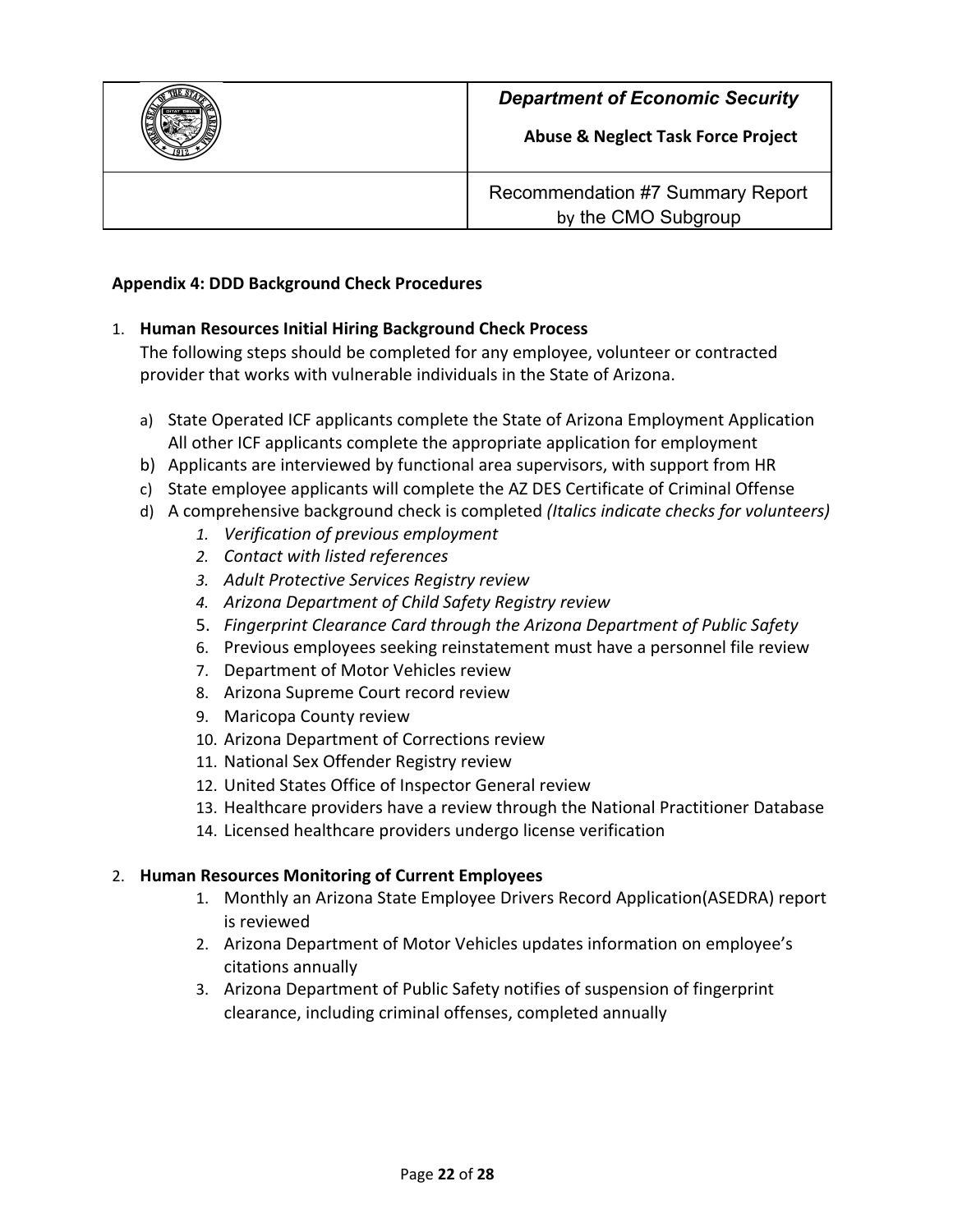

#### **Appendix 5: Narrative Therapy for Inclusion**

- 1. Narrative therapy is a form of psychotherapy that seeks to help residents identify their values and the skills associated with them. It provides the resident with the knowledge of their ability to live these values so they can effectively confront current and future problems
- 2. Narrative therapy allows people to not only find their voice but to use their voice for good, helping them in their own lives and to live in a way that reflects their goals and values. We have more power for growth and change when we think, especially when we own our voice and story
- 3. Narrative therapy is a method of therapy that separates the person from their problem. It encourages people to rely on their own skills to minimize problems that exist in their lives. People give these stories meaning.
- 4. Because of the non-blaming, interactive and even playful approach, Narrative therapy can be particularly helpful with children or people who didn't feel their counselors "worked"; this therapy can work with people who are dealing with problems or concerns: Depression, Sadness, Bi-Polar Disorder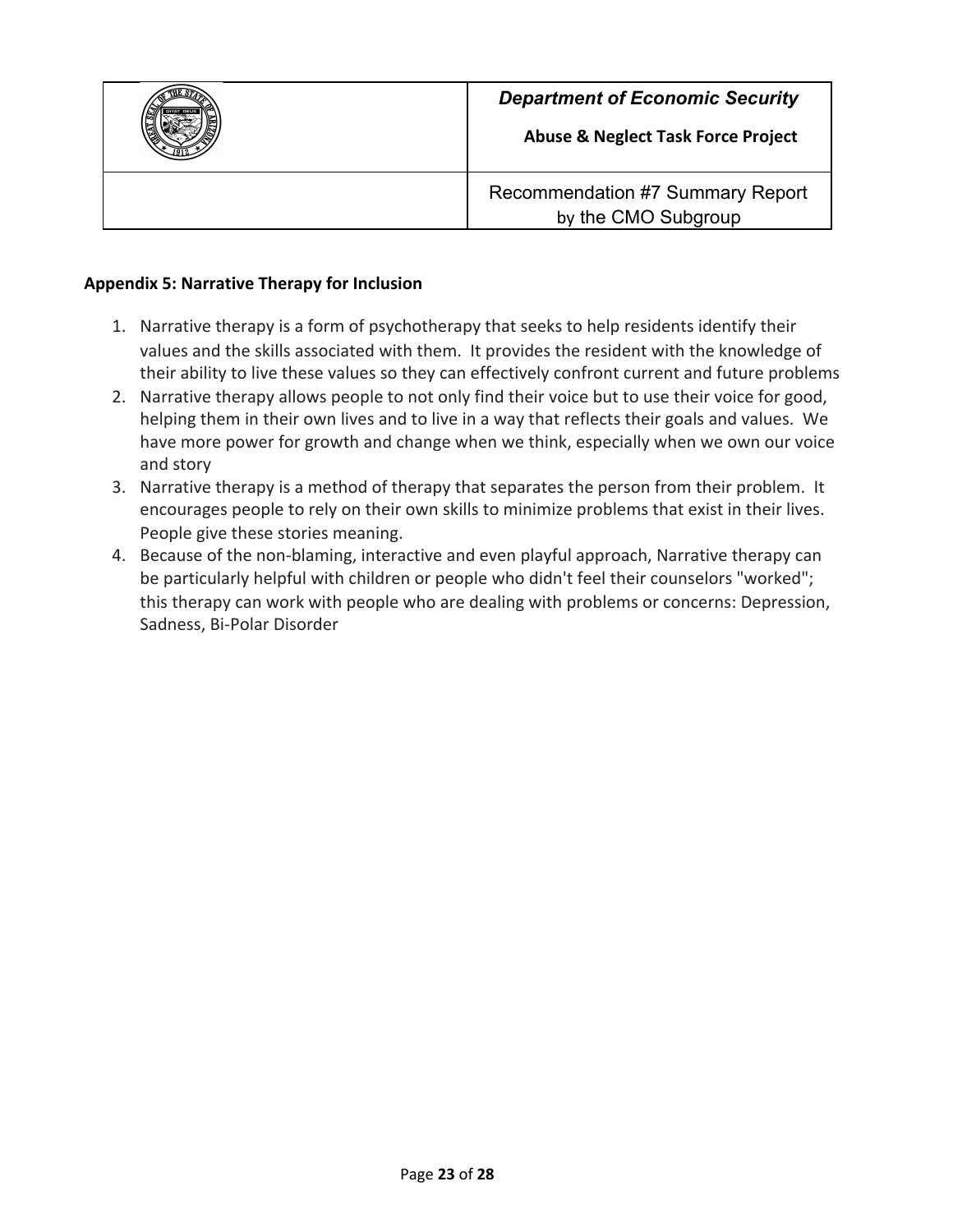| <b>Department of Economic Security</b><br><b>Abuse &amp; Neglect Task Force Project</b> |
|-----------------------------------------------------------------------------------------|
| Recommendation #7 Summary Report<br>by the CMO Subgroup                                 |

# **Attachment 6.2.A – Behavioral/Emotional PCP checklist**

| Behavioral/Emotional Concerns-<br><b>Primary Care Provider Checklist</b><br>for Adults with Intellectual and other<br><b>Developmental Disabilities (IDD)</b> | Last/First Name:<br>Address:<br>$DOB \xrightarrow{\text{all}} \xrightarrow{\text{max}} \text{Sum}$<br>Phone:<br>Medical Record Number: |
|---------------------------------------------------------------------------------------------------------------------------------------------------------------|----------------------------------------------------------------------------------------------------------------------------------------|
| PART A: PRIMARY CARE PROVIDER SECTION                                                                                                                         |                                                                                                                                        |
| Date                                                                                                                                                          | <b>Presenting Behavioral Concerns:</b>                                                                                                 |
| Etiology of developmental disability, if known:                                                                                                               |                                                                                                                                        |
| Family history of:                                                                                                                                            |                                                                                                                                        |
| Medical disorders (specify)                                                                                                                                   |                                                                                                                                        |
| Psychiatric disorders (specify)_                                                                                                                              |                                                                                                                                        |
| Additional disabilities:                                                                                                                                      | What is the patient's most recent level of functioning on                                                                              |
| Autism spectrum disorder In Hearing impairment                                                                                                                | formal assessment? Year done:                                                                                                          |
| Visual impairment<br>Physical disability                                                                                                                      | <b>Borderline</b><br>□ Mild                                                                                                            |
| Other disability (specify):                                                                                                                                   | Moderate<br><b>D</b> Severe                                                                                                            |
| □ Physical □ Emotional<br>Previous trauma                                                                                                                     | Profound<br><b>DUnknown</b>                                                                                                            |
|                                                                                                                                                               | Patient brought to family physician with<br>escalating behavioral concerns                                                             |
|                                                                                                                                                               |                                                                                                                                        |
| individual communicating concerns verbally?<br>NO<br>Caregivers expressing concerns?                                                                          | YE <sub>8</sub><br><b>YES</b>                                                                                                          |
| NO <sub>1</sub>                                                                                                                                               | YES                                                                                                                                    |
| Should there be concerns?                                                                                                                                     |                                                                                                                                        |
| (Is anyone at risk?)                                                                                                                                          | YES:<br>Medical condition?                                                                                                             |
| NΟ                                                                                                                                                            | Treat condition<br><b>NO</b>                                                                                                           |
|                                                                                                                                                               | YES.<br>Problem with supports/                                                                                                         |
| Check for concerns                                                                                                                                            | Adjust supports or<br>Expectations?<br>екресиоли                                                                                       |
| at next visit                                                                                                                                                 | NO                                                                                                                                     |
|                                                                                                                                                               | YES:<br>Emotional issues?<br>Address issues                                                                                            |
|                                                                                                                                                               | NO                                                                                                                                     |
|                                                                                                                                                               | Psychiatric disorder? -<br>$YES$ :<br>Treat disorder                                                                                   |
|                                                                                                                                                               | NO.                                                                                                                                    |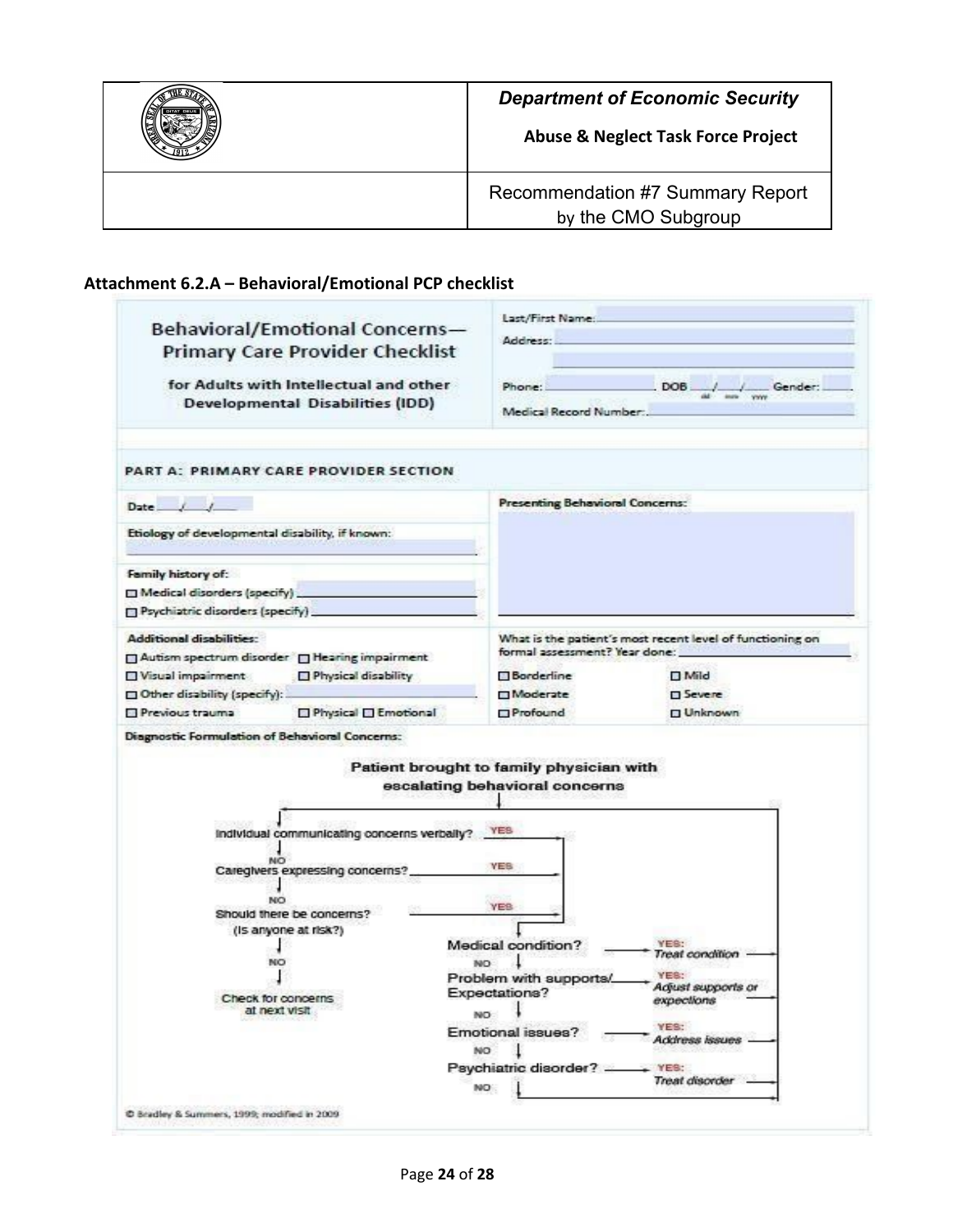

**Abuse & Neglect Task Force Project**

Recommendation #7 Summary Report by the CMO Subgroup

|                                                                                                                                                                                                                                                                                                                                                                       | PART A: PRIMARY CARE PROVIDER SECTION.                                                                                              |
|-----------------------------------------------------------------------------------------------------------------------------------------------------------------------------------------------------------------------------------------------------------------------------------------------------------------------------------------------------------------------|-------------------------------------------------------------------------------------------------------------------------------------|
| Name:                                                                                                                                                                                                                                                                                                                                                                 | $DOB$ $1 - 1$                                                                                                                       |
| 1. REVIEW OF POSSIBLE MEDICAL CONDITIONS [See also Preventive Care Checklist]                                                                                                                                                                                                                                                                                         |                                                                                                                                     |
| Many medical conditions present atypically in people with intellectual and other developmental disabilities. In some cases the<br>only indicator of a medical problem may be a change in behavior or daily functioning. Consider a complete review of systems, a<br>physical exam, and necessary investigations until the cause of the behavior change is identified. |                                                                                                                                     |
| Would you know if this patient was in pain?<br><b>No Dives</b>                                                                                                                                                                                                                                                                                                        | Medical condition giving rise to physical discomfort<br>(e.g., rash or itch)<br>Medication side effect                              |
| If yes, how does this patient communicate pain?<br>Expresses verbally                                                                                                                                                                                                                                                                                                 | Dysmenorrhea/Premenstrual syndrome<br>Change in medication                                                                          |
| Points to place on body<br>□ Expresses through non-specific behavior disturbance                                                                                                                                                                                                                                                                                      | Peri-menopausal/menopausal (may start earlier)<br>Allergies                                                                         |
| (describe):                                                                                                                                                                                                                                                                                                                                                           | Musculoskeletal (arthritis, joints)<br>Vision problem (e.g., cataracts)<br>Osteoporosis                                             |
|                                                                                                                                                                                                                                                                                                                                                                       | Hearing problem<br>Degenerative disc disease (DDD)                                                                                  |
| $\Box$ Other (specify):                                                                                                                                                                                                                                                                                                                                               | Dental problem<br>Spasticity<br><b>El Cardiovascular</b><br>Neurological (e.g., seizures, dementia)<br>Respiratory                  |
| Could pain, injury or discomfort (e.g., fracture, tooth abscess,<br>constipation) be contributing to the behavior change?<br>□ No □ Yes □ Possibly                                                                                                                                                                                                                    | <b>Dermatological</b><br>Pheumonia<br>Sensory discomfort (e.g., new clothes, shoes)<br>GERD/Peptic ulcer disease/H.pylori infection |
| Assess/Rule out:                                                                                                                                                                                                                                                                                                                                                      | Hypothyroidism<br>Constipation, or other lower GI problems<br>Diabetes (I or II)                                                    |
|                                                                                                                                                                                                                                                                                                                                                                       | TUT<br>Sleep problems/sleep apnea                                                                                                   |
|                                                                                                                                                                                                                                                                                                                                                                       | Other:                                                                                                                              |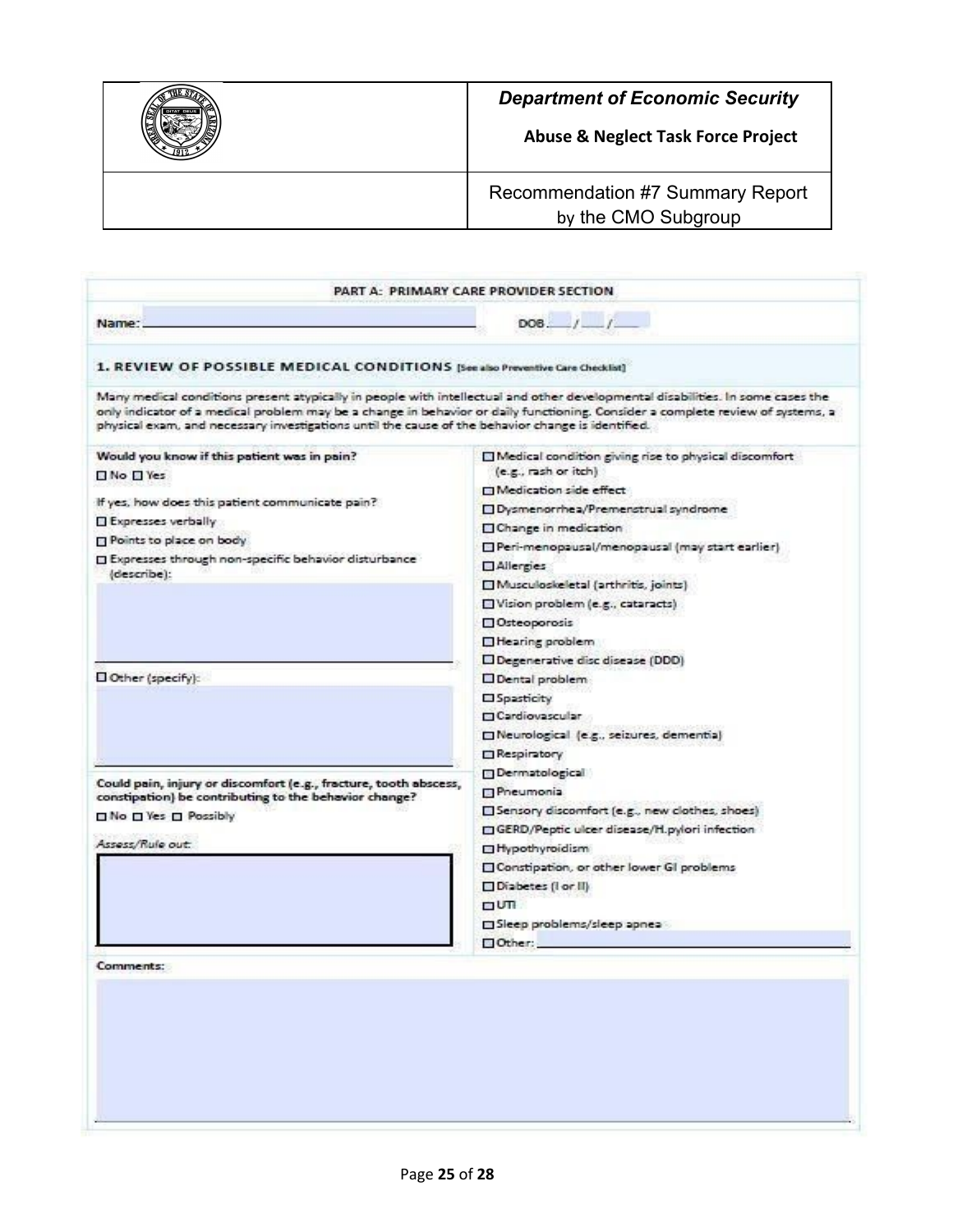

**Abuse & Neglect Task Force Project**

Recommendation #7 Summary Report by the CMO Subgroup

| PART A: PRIMARY CARE PROVIDER SECTION                                                                                                                                                                                                                                                                                                                                                                                                                                                                                                                                                                                                                                                                                                  |                                                                                                                                                                                                                                                                 |
|----------------------------------------------------------------------------------------------------------------------------------------------------------------------------------------------------------------------------------------------------------------------------------------------------------------------------------------------------------------------------------------------------------------------------------------------------------------------------------------------------------------------------------------------------------------------------------------------------------------------------------------------------------------------------------------------------------------------------------------|-----------------------------------------------------------------------------------------------------------------------------------------------------------------------------------------------------------------------------------------------------------------|
| Name:                                                                                                                                                                                                                                                                                                                                                                                                                                                                                                                                                                                                                                                                                                                                  | $DOB$ $1 - 1$                                                                                                                                                                                                                                                   |
| 2. PROBLEMS WITH COMMUNITY SUPPORTS OR EXPECTATIONS                                                                                                                                                                                                                                                                                                                                                                                                                                                                                                                                                                                                                                                                                    |                                                                                                                                                                                                                                                                 |
| Review Caregiver Information identify possible problems with supports or expectations                                                                                                                                                                                                                                                                                                                                                                                                                                                                                                                                                                                                                                                  |                                                                                                                                                                                                                                                                 |
| Stress or change in the patient's environment? (e.g., living<br>situation, day program, family situation)<br>Insufficient behavioral supports?<br>El Patient's disabilities not adequately assessed or supported?<br>(e.g., sensory and communication supports for patients with<br>autism)<br>□ Insufficient staff resources? (e.g., to implement treatment,<br>recreational, vocational or leisure programs)<br>El Inconsistencies in supports and staff approaches?<br>Insufficient training/education of direct care staff?<br>El Signs of possible caregiver burnout? (e.g., negative attitudes<br>towards person, impersonal care, difficult to engage<br>with staff, no or poor follow-through in treatment<br>recommendations) | Do caregivers seem to have inappropriate expectations<br>associated with:<br>Recognizing or adjusting to identified patient needs<br>□Yes □ No □ Unsure<br>Over- or under-estimating patient's abilities (boredom or<br>under-stimulation)<br>□Yes □No □ Unsure |
|                                                                                                                                                                                                                                                                                                                                                                                                                                                                                                                                                                                                                                                                                                                                        |                                                                                                                                                                                                                                                                 |
|                                                                                                                                                                                                                                                                                                                                                                                                                                                                                                                                                                                                                                                                                                                                        |                                                                                                                                                                                                                                                                 |
| <b>3. REVIEW OF EMOTIONAL ISSUES</b>                                                                                                                                                                                                                                                                                                                                                                                                                                                                                                                                                                                                                                                                                                   |                                                                                                                                                                                                                                                                 |
| Review Caregiver Information Identify possible emotional issues                                                                                                                                                                                                                                                                                                                                                                                                                                                                                                                                                                                                                                                                        |                                                                                                                                                                                                                                                                 |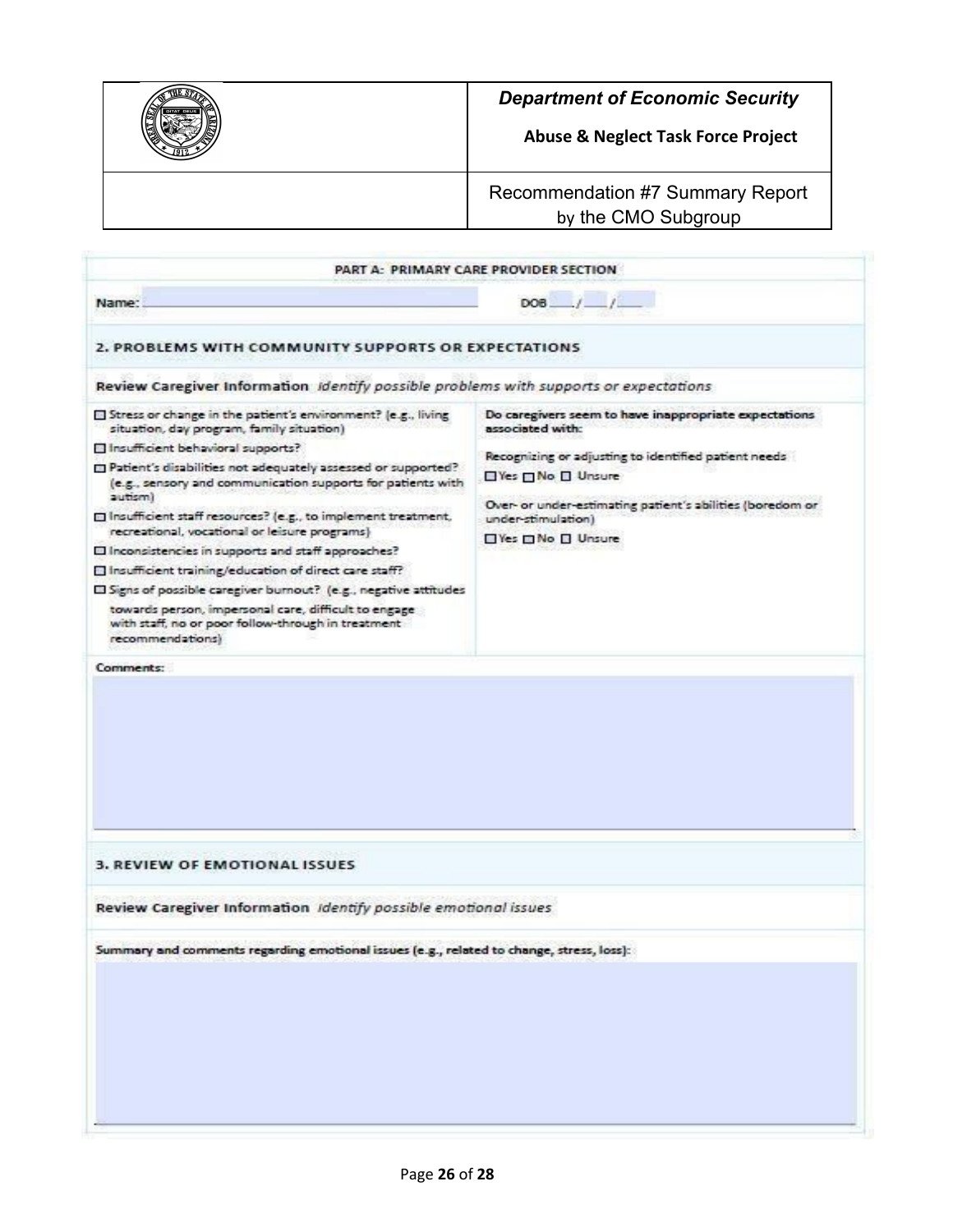

|                                                                                                                                                              | PART A: PRIMARY CARE PROVIDER SECTION                                                           |
|--------------------------------------------------------------------------------------------------------------------------------------------------------------|-------------------------------------------------------------------------------------------------|
| Name:                                                                                                                                                        | $DOB$ $1 - 1$                                                                                   |
| 4. REVIEW OF POSSIBLE PSYCHIATRIC DISORDERS                                                                                                                  |                                                                                                 |
| History of diagnosed psychiatric disorder. [ INo II Yes Diagnosis:<br>History of admission(s) to psychiatric facility: $\square$ No $\square$ Yes (specify): |                                                                                                 |
|                                                                                                                                                              | Summary and comments regarding symptoms and behaviors indicating possible psychiatric disorder: |
|                                                                                                                                                              |                                                                                                 |
|                                                                                                                                                              |                                                                                                 |
|                                                                                                                                                              |                                                                                                 |
|                                                                                                                                                              |                                                                                                 |
|                                                                                                                                                              |                                                                                                 |
|                                                                                                                                                              | SUMMARY OF FACTORS THAT MAY CONTRIBUTE TO BEHAVIORAL ISSUES                                     |
|                                                                                                                                                              |                                                                                                 |
|                                                                                                                                                              |                                                                                                 |
|                                                                                                                                                              |                                                                                                 |
|                                                                                                                                                              |                                                                                                 |
|                                                                                                                                                              |                                                                                                 |
|                                                                                                                                                              |                                                                                                 |
|                                                                                                                                                              |                                                                                                 |
|                                                                                                                                                              |                                                                                                 |
|                                                                                                                                                              |                                                                                                 |
|                                                                                                                                                              |                                                                                                 |
|                                                                                                                                                              |                                                                                                 |
|                                                                                                                                                              |                                                                                                 |
|                                                                                                                                                              |                                                                                                 |
|                                                                                                                                                              |                                                                                                 |
|                                                                                                                                                              |                                                                                                 |
|                                                                                                                                                              |                                                                                                 |
|                                                                                                                                                              |                                                                                                 |
|                                                                                                                                                              |                                                                                                 |
|                                                                                                                                                              |                                                                                                 |
|                                                                                                                                                              |                                                                                                 |